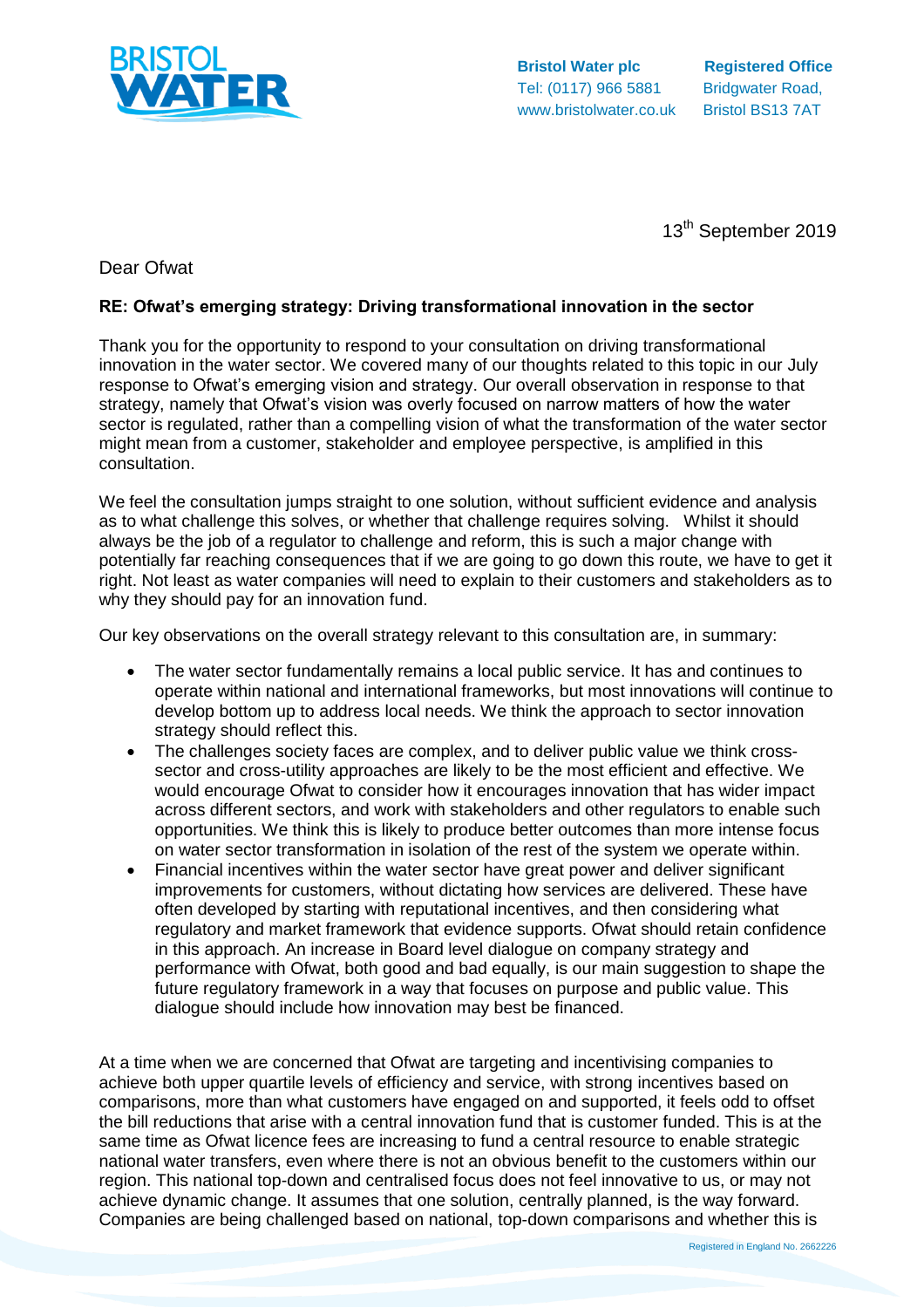

appropriate or not is a matter of judgement, but the strength of this incentive will inevitably be a significant focus for company innovation.

In this context, any expenditure proposals and new incentives need to be considered carefully. This may require something far more visionary. For instance, a key innovation for the sector would be to reduce consumption through re-thinking the role of the developer services market, and the potential to allow developers to offer retrofit to consumers. This would require Ofwat to reconsider where incentives are used, and could be a good focus for how innovation, reduced and better regulation within markets, fits together. However, the assumptions made in the consultation (that innovation is a function of regulation or risk appetite) are not proven, and therefore the solution could equally miss some of the opportunities. Of course, we recognise the options are not mutually exclusive.

Who finances the innovations is important. Innovation financing normally focuses on where there are big potential markets for a supply chain, particularly for exports. This is an aspect where academic and water companies can and do come together to support. Commercial opportunities should stand on their own two feet – that reduces risk to customers, and there are plenty of incentives for the right solutions to be implemented to benefit customers already. The impact of the consultation proposals do not appear to have been adequately considered – is there a potential export market, and for those who believe a centralised innovation fund should be the solution, have they tried this financing route already?

We have carefully reviewed Ofwat's emerging strategy: Driving transformational innovation in the sector, and it provoked our thinking further. We support the premise that *"adoption of innovative approaches are key to long-term resilience"* – in our long term ambition document, "Bristol Water...Clearly" we called out the importance of this relationship, recognising that we must continue to plan for the long-term and find new ways of doing things.<sup>1</sup>

As a company with a long, innovative history, this has been driven by necessity. Collaboration still happens, without the need for a central innovation fund. Indeed, we believe such a fund is likely, on the balance of probabilities, to crowd out other innovation in the water sector, and disrupt the focus of innovation from how it occurs in the industry. On balance, we are not convinced this will prove to be a positive development, as we are not clear on either the problem or the proposed solutions. Financing of innovation is always challenging as early stage innovation carries a lot of risk where solutions are not fully developed, tried and tested, meaning more investment is needed with uncertain returns dependent on the effectiveness of the solution. This can be at tension with delivering performance improvements at the lowest possible cost. We think there is a challenge with an industry focused on outcomes and productive efficiency, and exploring where innovation requires earlier investment to allow for greater potential dynamic efficiencies in the future. We think an industry strategy that reflects local ideas and initiatives that can be used to support local engagement would be helpful. As stated in our initial response to Ofwat's emerging strategy:

 We do not believe that financial incentives will be the right approach to address long-term challenges. This risks complicating the regulatory framework, as outcomes would need to be clearly defined to avoid conflicting with existing incentives. Experience suggests this may increase the regulatory burden overall and may shift focus away from their own

 $\overline{a}$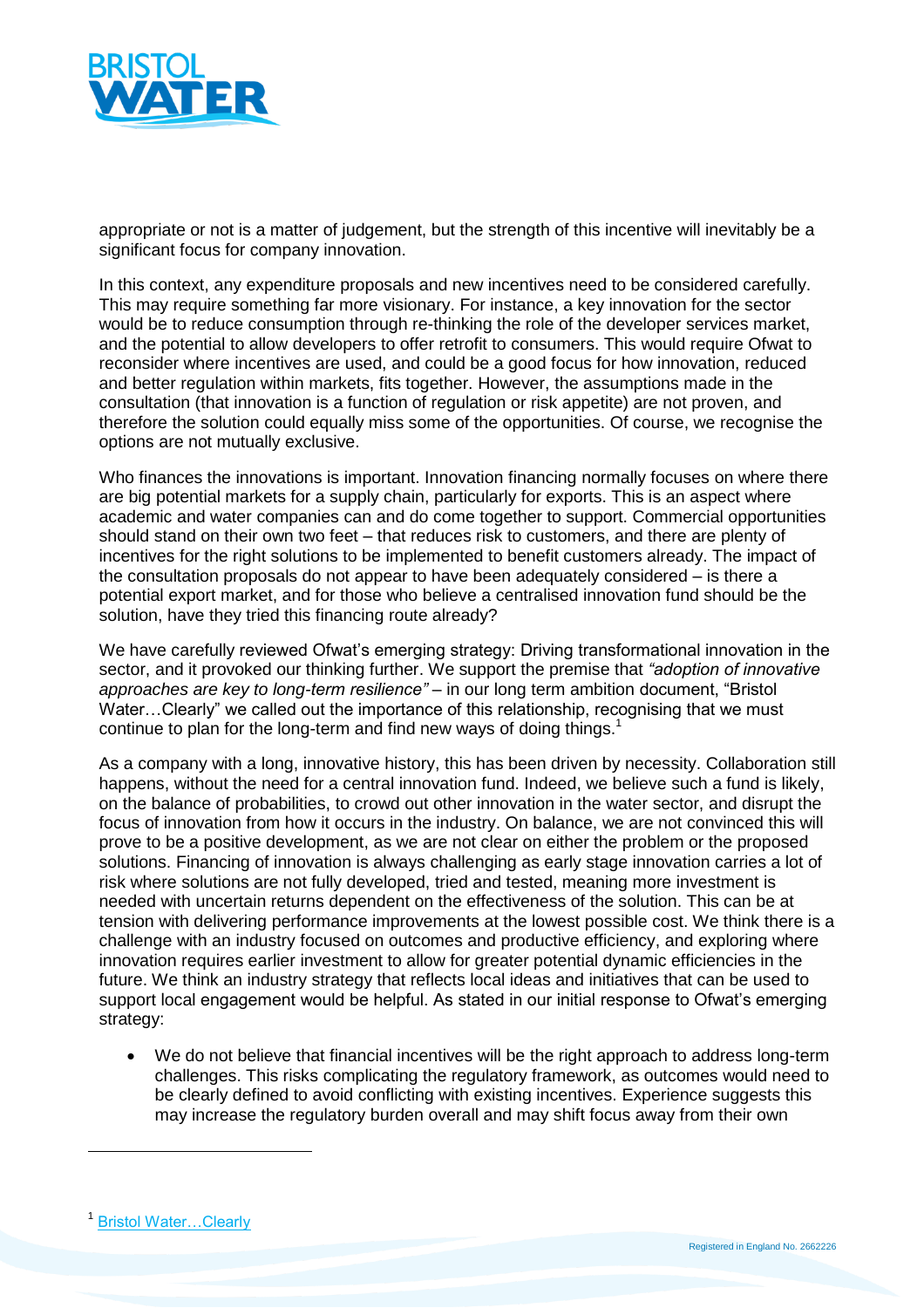

purpose to the regulatory framework. Where there is a cross-sector or potential benefit outside of the regulatory framework (e.g. overseas), then there is a much stronger case for financial incentives for innovation. We would welcome Ofwat revisiting this potential to target it at cross-sector innovations (or across different types of water sector participants such as retailers and developers).

 Ofwat should not impose additional costs through customer bills for an innovation levy without research that customers support this option compared to local innovation and investment. Experience in the energy sector of an increasing burden of national policy levies suggest that all alternatives should be explored, and that customer views on this should consider the context of other national and local levies such as for major water resource schemes and social tariffs. Customer trust and legitimacy in the energy sector has not increased from that experience, as far as we can tell.

We demonstrate through evidence that by having a clear social purpose, growing local innovation partnerships, supporting innovative start-ups, and driving high levels of internal engagement, innovation is not stifled or confined to small pockets of the organisation.

Our Innovation Framework ensures we put the right building blocks in place to steer and monitor innovation. It also ensures that we foster an innovative corporate culture from the ground up. This framework is also an example of our approach to systems thinking. It ensures that we manage innovation holistically across internal boundaries, company boundaries and industry boundaries, in order to drive new ways of working. It recognises that innovation does not happen in an industry bubble but in a much larger collaborative ecosystem of academics, entrepreneurs, internal innovators and through our supply chain. Our innovation approach starts with people and culture, and goes outside the water sector. We provide an update in Appendix 2 to demonstrate how dynamic this is.

The city of Bristol is recognised as a leading technology and innovation cluster in the UK. Bristol Water operates as a pro-active member of this scene in order to access the plethora of innovations available locally that will enable our customer outcomes, as well as support our [social](https://www.bristolwater.co.uk/about-us/social-contract/)  [contract](https://www.bristolwater.co.uk/about-us/social-contract/) and contribution to Bristol City Council's "One City" Plan.

Our business incubator - [The Workshop](https://www.bristolwater.co.uk/about-us/innovation/the-workshop/) – is one way that we tap into the wider Bristol innovation scene. This is a mechanism for us to make our business estate open to early stage innovators, in order to accelerate the development and our adoption of their solutions. We incubate businesses that can support the innovation challenges published on our website; these are aimed at enhancing the product, service and experience that we can offer our customers. The business incubator is not something we do alone and have partnered with Business West, The West of England Growth Hub and Enterprise Europe Network in order to support us in attracting and supporting the most promising start-up businesses. We have healthy academic partnerships with a range of institutions and our rarely working in isolation of other companies. Our work with the University of the West of England and the largest water efficiency test site in Europe is an example of the benefits that have arisen from this approach. But we struggle to see how this approach would work within Ofwat's proposed innovation framework, and why our customers would support paying for this.

We think Ofwat's vision should reflect the importance to both trust and innovation that locally generated and agreed solutions can have, and recognise the power for these to become national. We have good examples of this (e.g. the Refill campaign), and many potential new ideas that arise out of our social contract and business incubator platforms.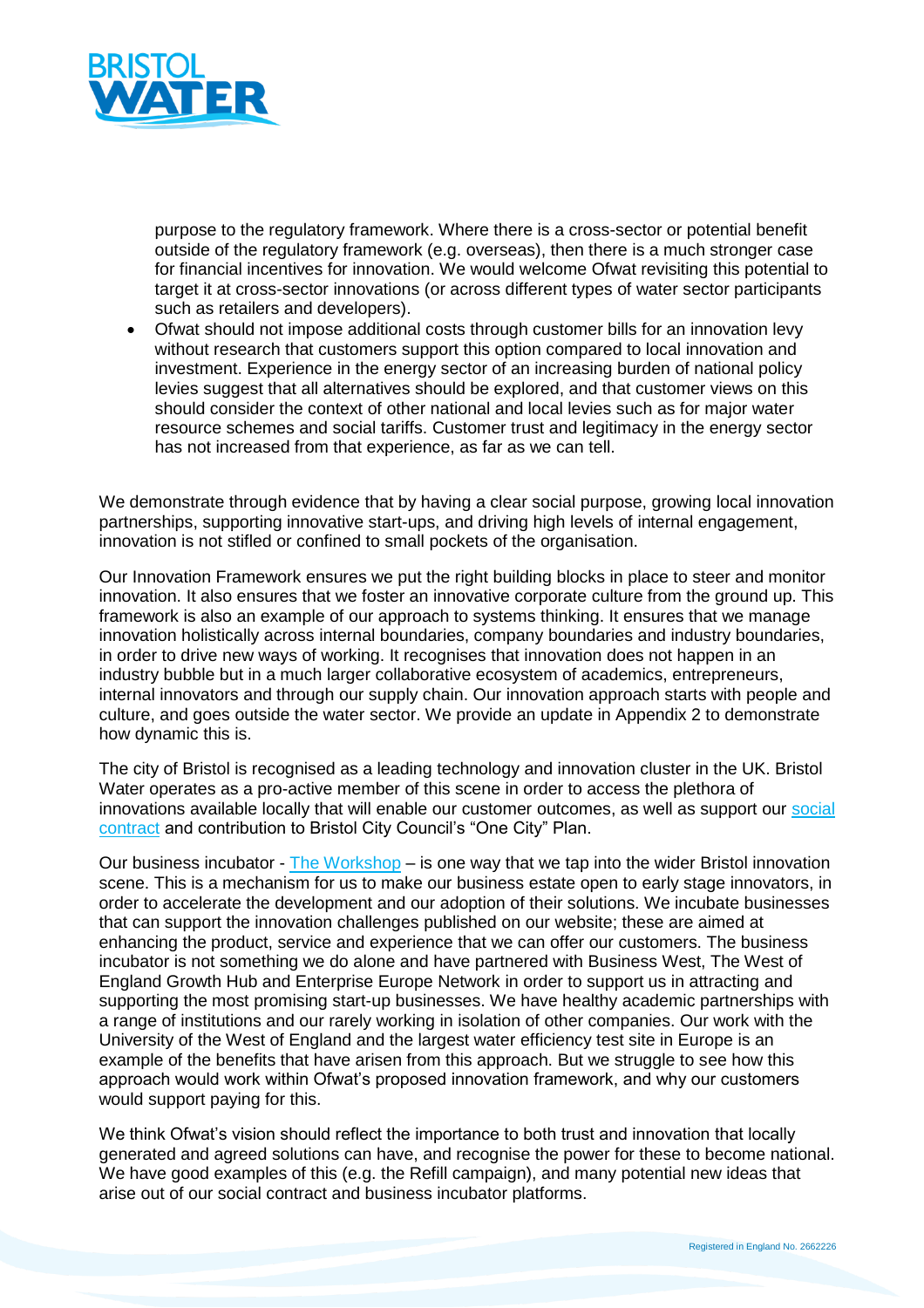

Having shared our over-arching view here, we answer the specific questions raised in Ofwat's emerging strategy: Driving transformational innovation in the sector in the appendix to this letter. These responses aim to be more specific on the mechanics of the proposed innovation fund rather than the overall conceptual challenge that we make that we have outlined here.

We would welcome further discussion and exploration of these topics.

Yours sincerely,

Wenn

**Iain McGuffog** Director of Strategy and Regulation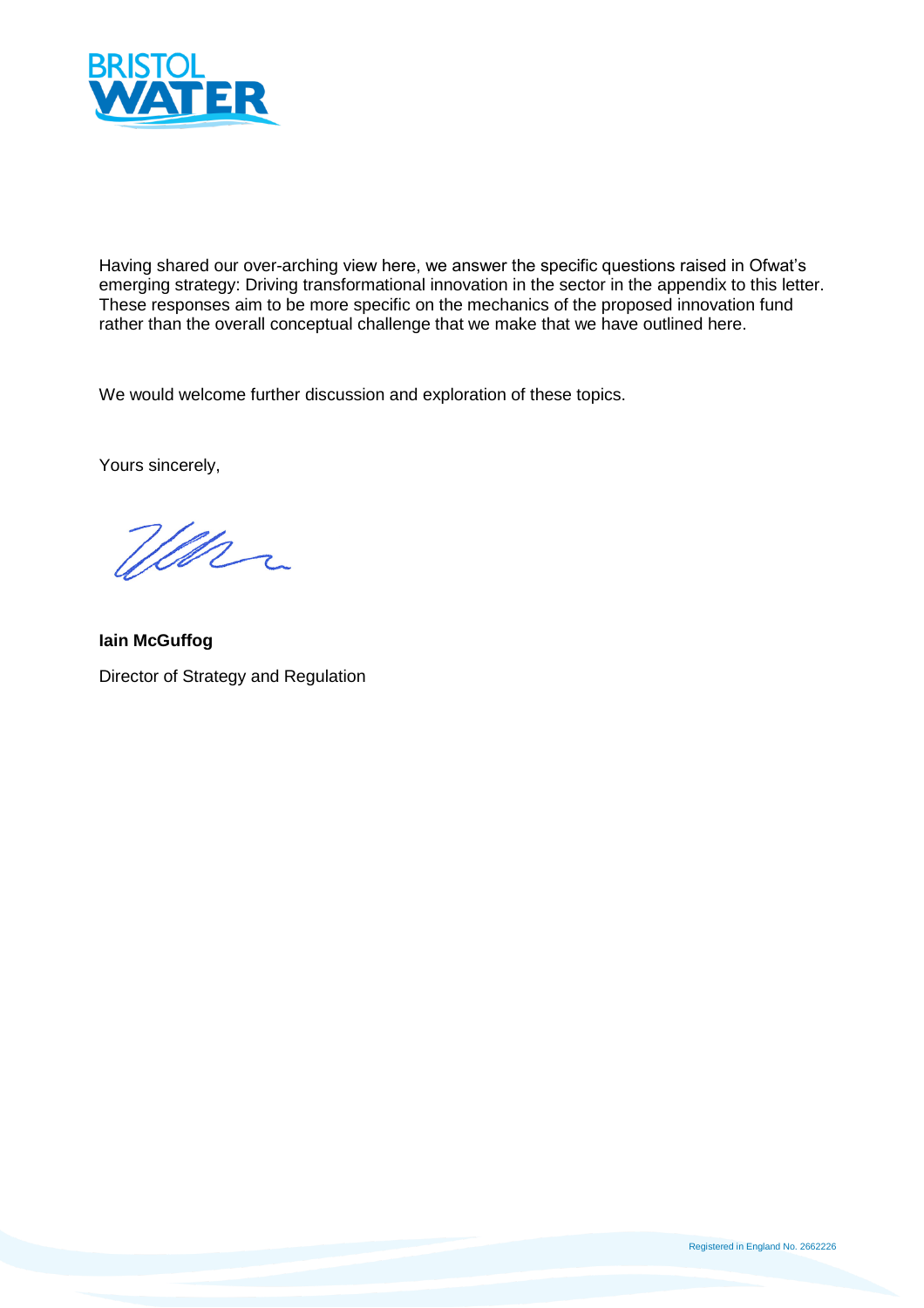

## **APPENDIX 1: SPECIFIC RESPONSES TO QUESTIONS RAISED IN "OFWAT'S EMERGING STRATEGY: DRIVING TRANSFORMATIONAL INNOVATION IN THE SECTOR"**

#### **Q:1 What are the main barriers to innovation in the sector and why?**

Ofwat suggests that the sector may have a low risk appetite because of public health and environment obligations. That should be true in terms of those responsibilities, but no evidence is provided for that as a barrier or resulting in a shortfall in innovation. The example then used that risk can then be collectivised is highly inappropriate to this risk appetite – this conflates a risk based approach to public health (which enables innovation because it is mitigating the impact of an uncertain world, and does this in a disaggregated way for individual sources of water, treatment, chemical sources, environmental risks), to risk appetite for innovation. The last thing the water sector should be doing is collectivising public health and environmental risk – that is not our legal obligation. Innovation reduces risk in these obligations, in particular if it is part of a forward looking strategy – this is the basis of a risk-based approach to regulating the public water supply and the water environment in England. Further costs are not embedded when an acceptable level of risk is achieved, to allow for time to innovate to find a long-term solution for the future, such as the challenge of long-term lead pipe replacement. The risk that we are avoiding is to individual consumers or water sources.

We provide evidence that appropriate collectivisation of risk happens already, with collaboration. Often at Bristol Water we are able to take more risk than our partners experience elsewhere in the industry, because of the greater network knowledge that a small company has. An example of this is the "calm DMA" approach, where we were early adopters in partnership with Cla-Val and Imperial College, which enabled scaling up with larger companies on the basis of the "proof of concept" that we had delivered. There are examples the other way around, and in our innovation framework we are explicit in justifying our risk appetite. But this provides no evidence that there is a challenge from risk average that should be addressed, in the way set out in the consultation.

The best approach regulation can take is to allow companies to continue to identify what innovations they require, and work in partnership with others, including within the water sector, to enable this to happen. We see cross-sector innovations as something that Ofwat could, in partnership with other regulators and government, do more to understand the potential and enable. Ofwat will need to de-regulate in some areas, or provide headroom that allows for more risk to be taken, in order to do so. The main challenge we see to the water sector is whether it is quick and dynamic enough to adapt to change, and this is where innovation has a role to play. So in our view, the main risk/barrier to innovation could come from over-prescriptive, top-down central interventions, which will hinder rather than enable future innovations to develop. We do not believe there are any innovations in the water sector that did not start from purposeful people or companies that changed the regulatory framework through evidencing, through innovation, that change was justified. This also applies wider than the water sector.

We recognise that innovation requires financing and investment and from our work with entrepreneurs within our business incubator, we see a few challenges to bring innovation forward to the industry where the need for short-term productive efficiency is at tension with future potential opportunities:

 **Investing in 'high risk' emerging solutions**: Technologies/new solutions require investment to develop. Early stage innovation carries a high risk as solutions are not fully developed, tried and tested, meaning more investment is needed and there is no guarantee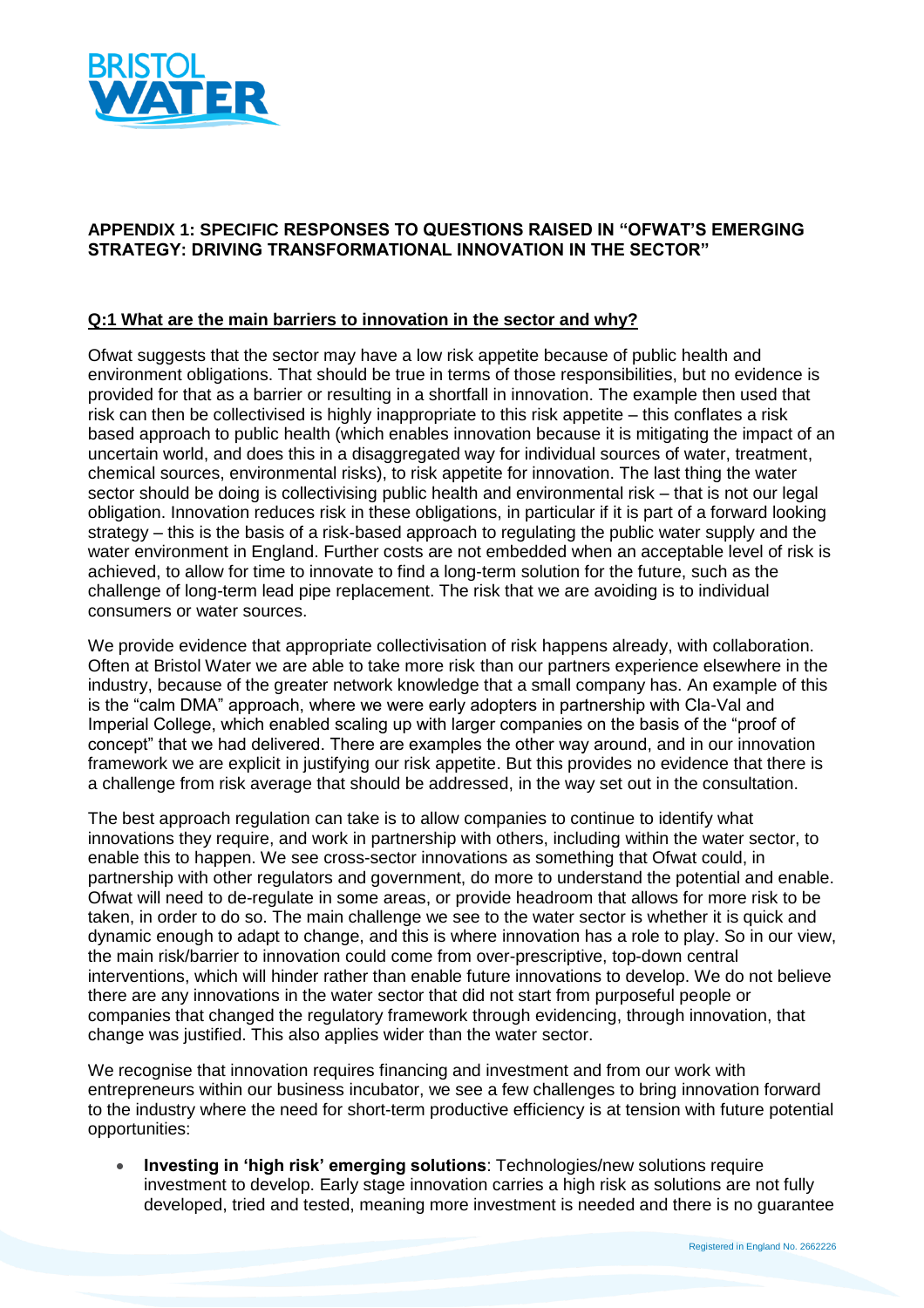

the solution will be successful. Generally, we find it most efficient to support development activity and applied research through benefits in kind. We operate a business incubator that 'opens' our business to support start-ups and aids us to adopt their solutions. Examples of what we offer through this model includes providing space, offering business advice and mentoring, and providing access to our physical and information assets to trial solutions. This has allowed us to set up test rigs that detect early stage faults in pipework, trial Artificial Intelligence decision-support tools in our control room, implement Robotic Process Automation projects across the business, and explore ways to support for vertical farming solutions that can dramatically reduce water consumption in comparison to traditional methods. Additionally we support applied research with universities by providing expertise and access to assets to trial solutions on through activities such as our [Field Lab](https://www.bristolwater.co.uk/dynamic-district-meter-areas/) and [Water Use study.](https://youtu.be/U3hsch23LF4) Whilst this is an efficient means for us to operate and promote innovation, at an industry level, it would not provide start-ups sufficient revenue to be financially secure in their early phases. They would become very dependent on investors.

- **Financing from Investors**: The alternative to obtaining sufficient funding from water companies is from investors who specialise in funding innovation. At this point water innovations are competing with innovations from other industries that are often more liquid and/or lucrative. Investors favour innovations that enable re-occurring revenues e.g. subscription models. This model does not often lend itself to the development of engineering assets with long lives and hence do not receive the support of investors. This can be seen in the large investment made into digital solutions where reoccurring revenue models are abundant and the addressable market is large. It can also be seen in the number of engineering solutions attempting to sell their products through imaginative subscription approaches. A common example of this is in purchasing solar power: many providers prefer to offer power purchase agreements (i.e. provision of secure energy) rather than selling the solar panels. Despite this change in product offering, water companies, as asset operators, will still compare power purchase agreements against the benefits of purchasing the solar panels themselves and thus the provider's reoccurring revenue model may be avoided, leading to a lack of interest from investors.
- **Sector scale and value:** The water sector is a global market, and there are international investors in innovation, with the UK a relatively small player in terms of manufacturing, moderate in terms of water technology, but large in terms of academic and the range of consulting innovations. Government support has historically been limited because of a modest potential for an export market, as the water sector has limited scope for standardised innovation, in part because standards and requirements vary to reflect local conditions. The UK therefore focuses on consulting services and technical expertise as strategic strengths, based on partnerships in many cases with the water sector and its supply chain.

Outside of financing challenges, there are practical constraints that the businesses have to navigate:

 **Bandwidth:** In order to keep our resource costs as low as possible, the majority of research and development work is outsourced (to universities or start-ups). These outsourced projects require subject matter experts from our different business-as-usual (BAU) departments to oversee them. The reliance on experts from within BAU departments creates a tension between urgent BAU activities and longer term innovation activities. Prioritising innovation over BAU requirements becomes a challenge and progress can be hampered. An innovation framework helps to overcome this challenge, which is common across the water sector. A barrier could therefore be over-reliance on cost or short term outcome incentives in water regulation, compared to other jurisdictions that take a longer-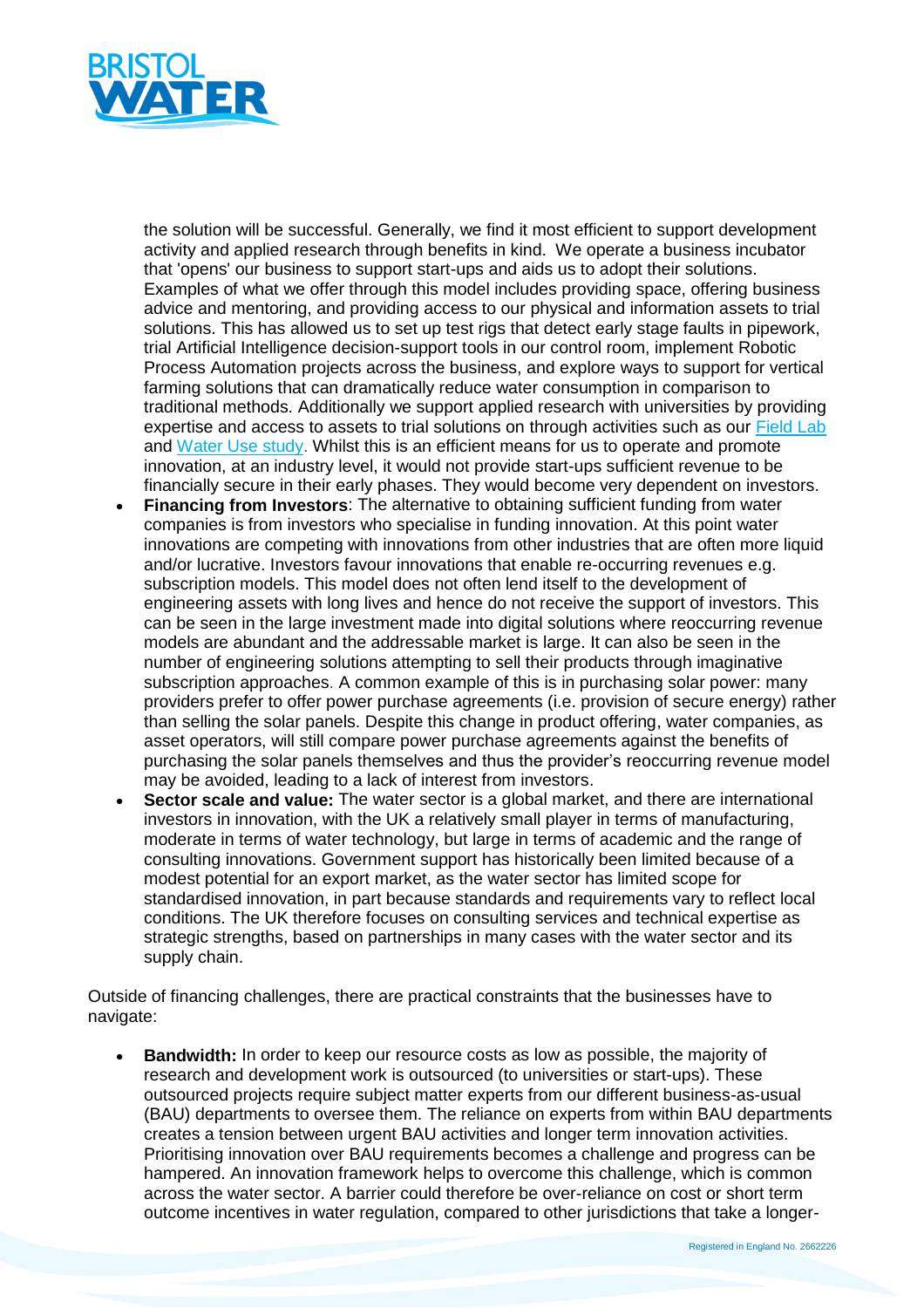

term perspective. However, the best companies in the water sector help the others to overcome this, and we see no reason why this should not continue to be the case.

 **First mover risk**: In some areas, failure is unacceptable e.g. water quality. Therefore, being the first company to trial a technology at scale that is yet to be proven is unattractive. Last year we began implementation of Aquaadvanced Energy, innovative software for pump optimisation to reduce energy expenditure, which few water companies had adopted. Despite being an early adopter, to roll out a solution at such scale required another proven business case of scale that demonstrated the security of such an investment. We comment further on how this could be addressed in response to question 5 under "creating an innovation environment".

### **Q:2 Do you think that the financial support cited in section three is required to stimulate innovation in the sector? If so, what do you believe is the appropriate amount of funding and why?**

We do not believe that financial incentives will necessarily be the right approach to address longterm challenges to innovation. These risk complicating the regulatory framework, as outcomes would need to be clearly defined to avoid conflicting with existing incentives. Ofwat recognise this in the consultation, quoting that *"we will need to help ensure projects funded are not already funded or incentivised through the price review framework"*. This requires a highly prescriptive framework, which could potentially stifle innovation. This is further complicated by the need to develop our own frameworks to underpin the innovation competition. We suspect, without a detailed study into the proposal, that the bureaucratic cost of the proposal could outweigh the benefit or the available funds.

We also ask why £200m? No evidence presented as to why this is appropriate, other than the statement that it is an *"initial view… [it] strikes the right balance between driving company behaviour and delivering for customers"*. We see no evidence to support this proposition, and we think some degree of evaluation is required before assessing the case for the proposal. We do not consider that the PR19 regional strategic water resource solutions or the other examples stated are precedents at all – no evidence is presented as to what the precedent is. A statement is made that *"making additional funding available is not without risks".* First, this is not necessarily additional funding – it may crowd out other innovation. Second, the risks are not explored, and neither are the benefits or the principles.

Experience suggests this may increase the regulatory burden overall and may shift focus away from a company ownership of innovation, to even increased focus on the regulatory framework. For the supply chain, there would be increased dependency on the regulatory cycle (i.e. funding not being applied, and then highly uncertain about what would be distributed or what the future funding would be, until PR24 – where is the money collected from customers going in the meantime – the approach was not clear?). Where there is a cross-sector or potential benefit outside of the regulatory framework (e.g. overseas), then there could be a much stronger case for financial incentives for innovation, without the risks, and a way of calculating what the potential benefit could be. For instance, the amount of any fund could consider what matched funding or cross-sector benefits could be realised. This also reduces the risk that we cannot identify any innovation that isn't already part of the water sector incentives or activities.

Customer research conducted for our business plan suggested customers want us to do more for less, which implies we need to be innovative to meet these requirements within the existing regulatory model. Customers only support this if it lowers there bill (or improves services quicker rather than a lower bill) – they do not see innovation as a sufficient purpose in itself. Whether the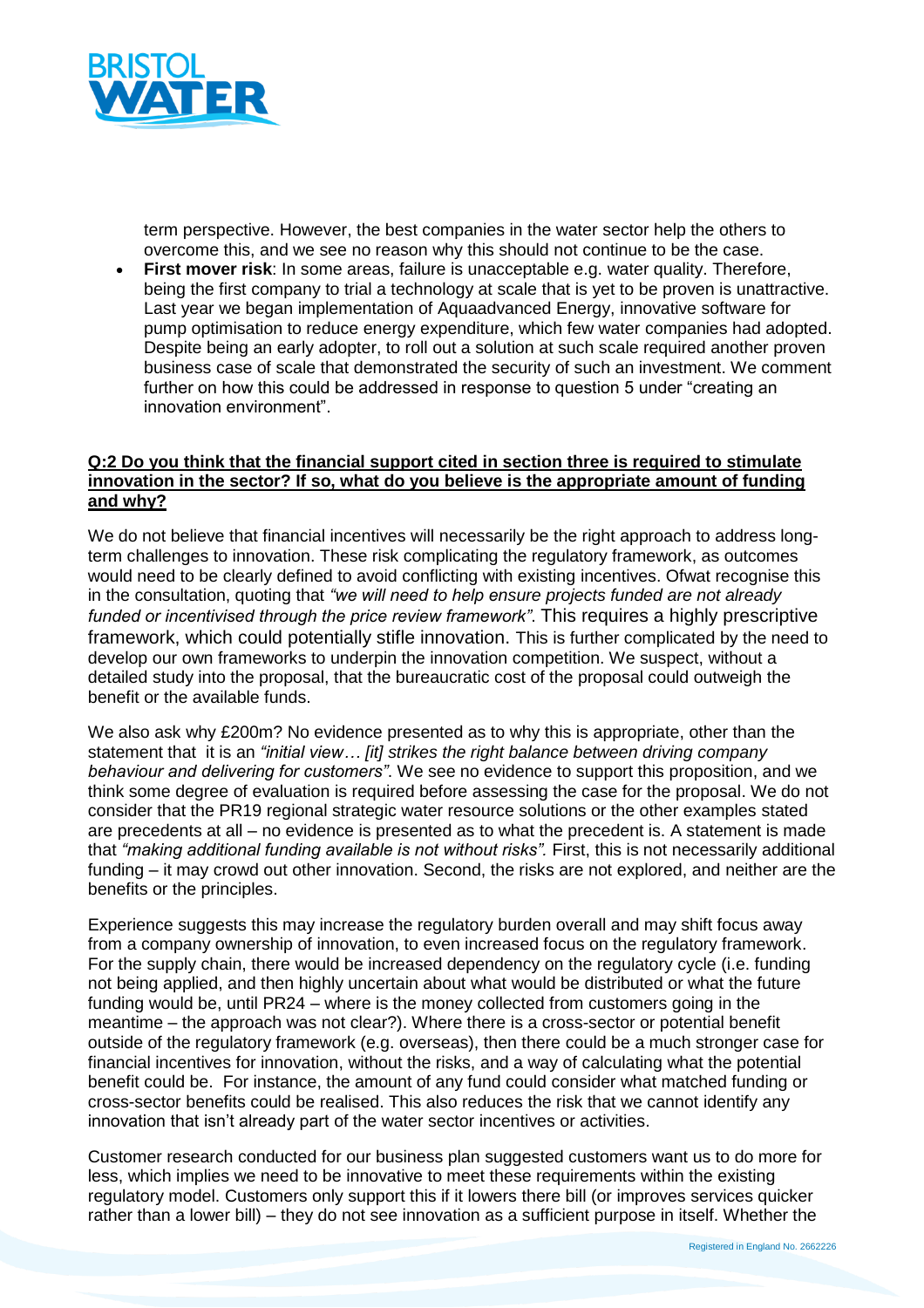

application of the future regulatory framework places weight on customer priorities, or provides sufficient headroom through incentives for innovation, is outside of this consultation's scope.

We feel that Ofwat should not impose additional costs through customer bills for an innovation levy without explicit research that customers support this option compared to local innovation and investment. This research should demonstrate:

- 1. Is there compelling evidence that the level of customer money available (£200m) is necessary for the proposed use?
- 2. Is there compelling evidence that there are benefits that adequately compensate customers for the increased cost?
- 3. Is there compelling evidence of customer support for the proposals?

At present, due to the lack of evidence included in the consultation, this financial support proposal would not pass these assessments:

Experience in the energy sector of an increasing burden of national policy levies suggest that all alternatives should be explored, and that customer views on this should consider the context of other national and local levies such as for major water resource schemes and social tariffs. The increasing fixed cost of transmission is driving customers off grid, which then reduces network benefits. The risks or centrally driven policy costs are lower in water, but they still exist.

We can demonstrate that there is a need for funding innovation, but with effective collaboration this can be achieved, especially through access to funding that universities have, without the need for customer levies. A great example of that at Bristol Water is our Field Lab in conjunction with Imperial College:

A "field lab" operated by Bristol Water was implemented in 2012 to test the principles of adaptive networks. The "field lab" includes three dynamically adaptive DMAs, 7900 customer connections and 59km of mains. This has enabled optimised network connectivity and hydraulic conditions, which mean we can better control pressure, reduce the risk of burst mains, reduce the risk of water quality incidents, as well as manage leakage. Over the last 6 years, the total funding obtained to progress our Field Lab has included c.£180k of equipment in the network, and we are a key utility partner in a £3.5M research project (the predominant fund being EPSRC). Our financial contribution to that has been around £23k. This demonstrates real value and efficiency for customers. Without the university collaboration we would not have been able to fund such a large scale trial. In this context, we would far prefer to use customers' money for innovation within our own business, and be accountable for the results. This option does not appear to have been considered in the consultation, and there is still the potential for this to be considered at PR19.

## **Q:3 Do you agree that our proposed draft principles for additional financial support will effectively safeguard the interests of customers?**

In general, without further consultation, we do not feel that it is possible to assess customer interests. Therefore we do not feel that Ofwat should impose additional costs through customer bills for an innovation levy without research that customers support this option compared to local innovation and investment.

There is mention of involving an "expert entity" in the decision process, to help ensure that projects that are not already funded or incentivised through the price review framework are not funded. This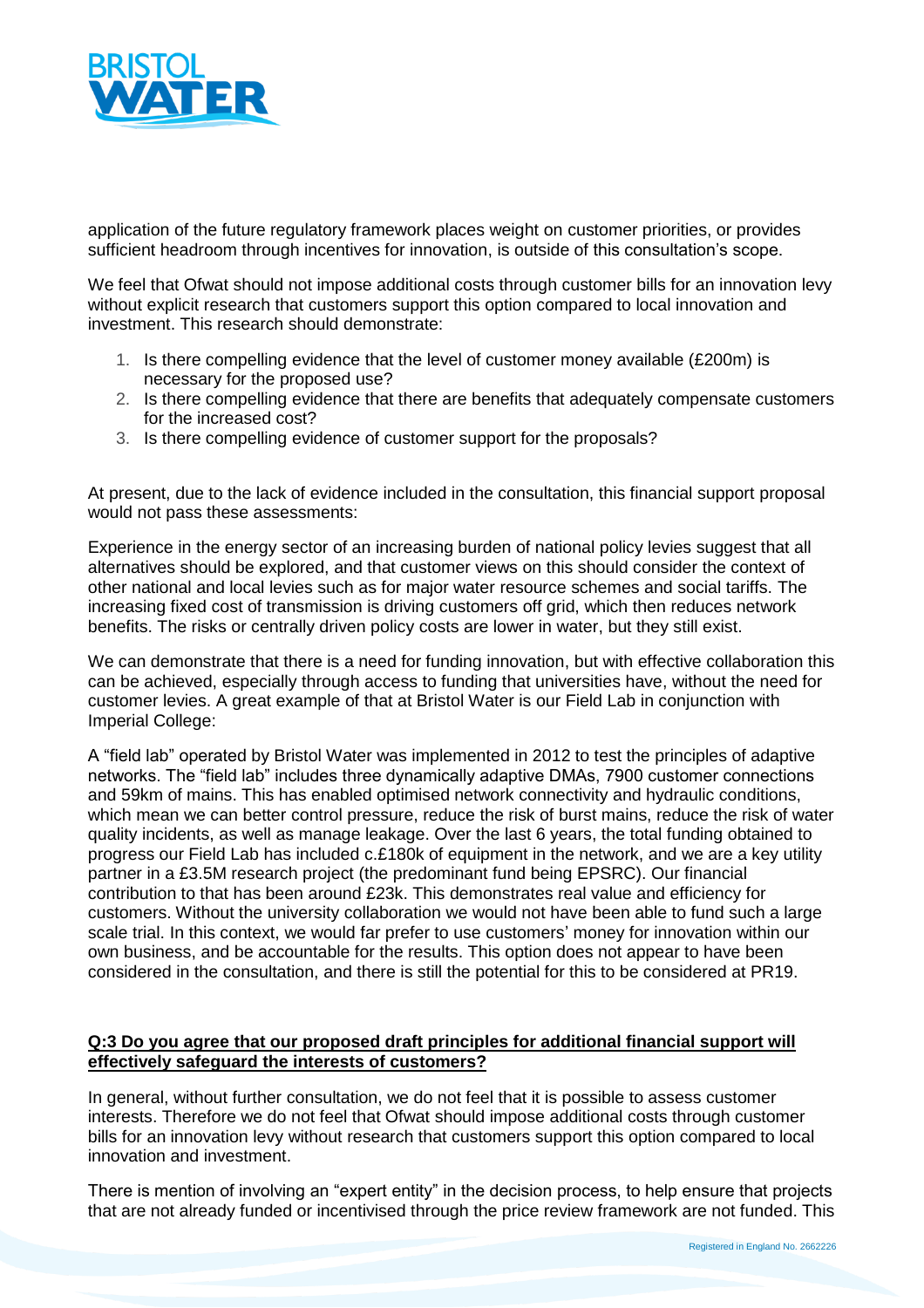

may be a new barrier to innovation – it encourages less innovation day to day (we would note that all spend is incentivised through the price review framework – outcomes are not generally "funded" through price setting). What would an "expert entities" judgement been on something so groundbreaking, and even for incremental investment can it be neutral? We are not convinced that the term "funded" is appropriate – it may be better to refer to "financed", as we are concerned here with the how innovation is financed in the sector, and incentivised. Companies are determined sufficient revenue to efficiently deliver an agreed set out outcomes, this is often described incorrectly as "funded", when what is meant is that they "finance" these activities. We think the consultation objective is to seek the best way to "finance" innovation activities that would otherwise not occur within the normal financing and incentivisation of the regulated water sector.

This formulation provides a much clearer distinction as to the role that an innovation framework may have. Companies still have to innovate to deliver and finance regulated activities, but that is not what this consultation wants to interfere with. What we then struggle to understand is what examples are there that would not already be covered, somewhere in the sector, and without collaboration on innovation. The Ofwat strategy rightly highlights the public value companies add (e.g. the Refill campaign – Bristol Water were never "funded" to support this, and financial motivations, certainly not in the short term, were not the driver for this). However we did contribute to the financing of City to Sea at a time when they were at an early stage of innovating. The benefit to both parties can be seen (e.g. long term sustainable financing for one organisation, through collaboration, and a public value benefit to the water company from the awareness of the value and quality of drinking water, as well as a social contribution to plastic reduction).

Having said this, our further thoughts on the specific principles put forward are as follows:

**Failure** - The mechanism (albeit undefined) for clawing back funding for failed projects feels in contradiction to the principle of driving transformational innovation - the more transformational the innovation being pursued, the higher the likelihood of failure. By clawing back the funding this risk is just deferred as opposed to mitigated and hence there is little incentive to push for large transformation. Therefore it will be important to define this mechanism clearly in order to preserve the incentive for involvement.

**Open by default limitations**- Some bids may involve collaborations with start-ups that have applicable solutions for the water industry. These collaborations will only succeed if the start-ups know that their IP will be protected. Therefore, it will be possible for the water companies to be open with their data, methodologies and results; however, the IP will need to remain protected for those private start-ups developing the new solutions. What is the interaction with innovation elements of companies Bid Assessment Frameworks? How do market developments (e.g. for water resources, or Direct Procurement) sit with this approach? We do not know, but we are not convinced that unless there is a clear focus for the proposal (e.g. perhaps cross-sector as we propose), and then the level of appropriate funding is consulted on and designed based on a specific proposition, that the approach will add value. The criteria we set out above should be a high hurdle because of these questions.

**Collaboration** – It is unclear how collaborations that stretch outside of the water sector would be treated. For example, we currently collaborate with energy and waste companies around efficient resource use: Resource West. Similarly we have also partnered with the University of West of England to understand how we can maintain community resilience across the Water-Energy-Food nexus. If another project, which collaborated across energy, waste or water industry boundaries were proposed, how would that fare given that money from water industry bills would be supporting benefits to energy / waste customers? We expand on this further in question 4.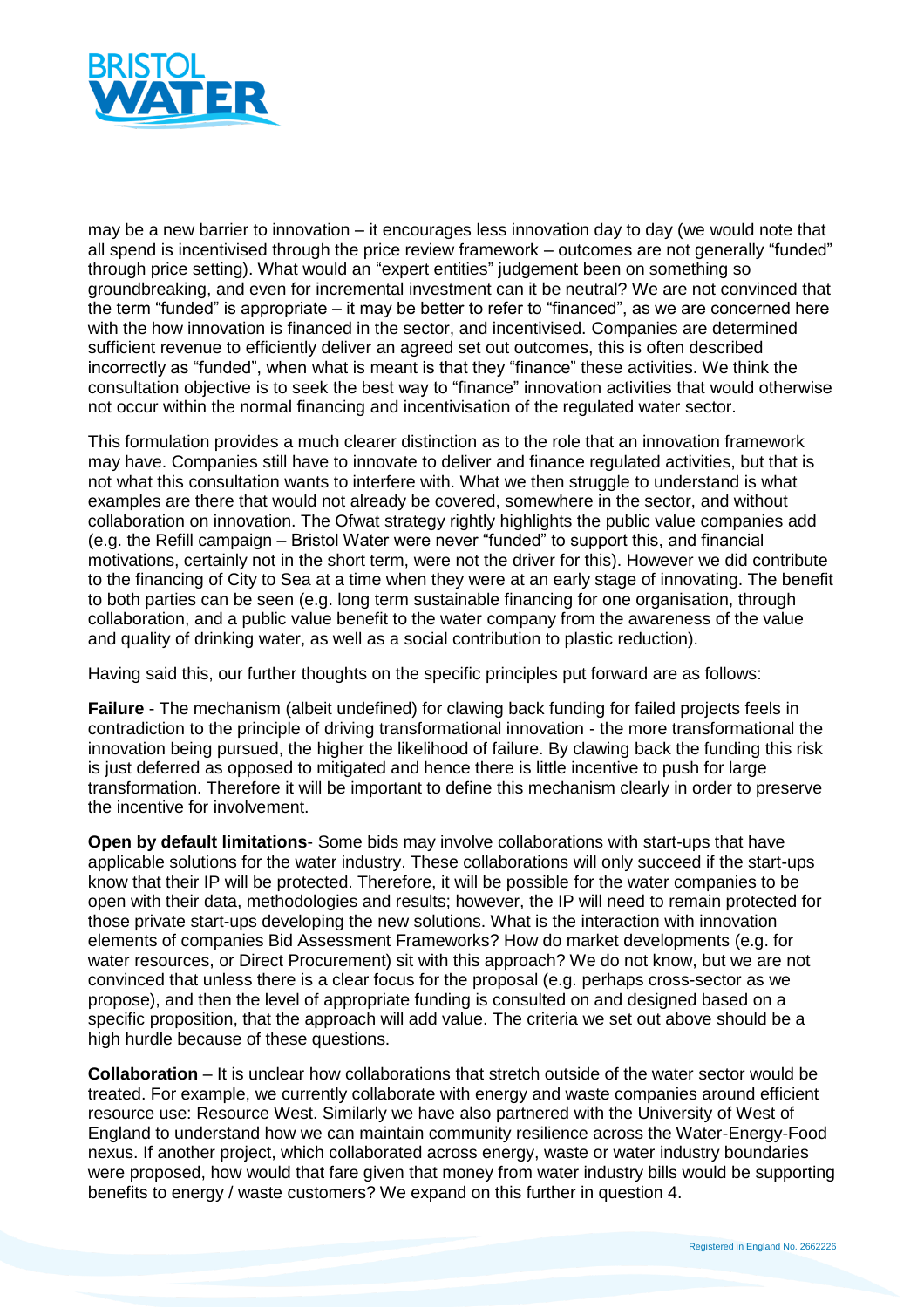

**Timelines and progress** - Some innovations take a long time and there should be provision to acknowledge this and enable work to start on solutions that are compelling, but may not complete by the end of 2025. For example, we have undertaken a long-term collaboration with Imperial College on the hydraulic operation of our smart grid in the field lab. This has been a significant undertaking that began 7 years ago and has led to the development of dynamic, self-powered valves for large water mains, the development of hydraulic models and the ongoing maturing of this has led to one of the more sophisticated smart grids in the country capable of operating in different states (e.g. event mode / network calming mode).

## **Q:4 What are your views on the collectively funded innovation competition model which we describe in section three? What other key considerations not highlighted should we take into account in designing/ implementing the competition?**

Beyond our general views, outlined at the beginning of this letter, an area that has not been considered under the proposals is how cross-sector collaboration would be justified with our customers. We recognise that a co-ordinated approach is the best way to tackle pressures associated with the increased use resources such as water and energy. The region we serve has a strong sense of identity, which we are proud to support and contribute to, and has led to organisations such as Bristol Water, Bristol Waste, Bristol Energy, the University of the West of England and the West of England Combined Authority to come together in a new partnership known as Resource West. The group aims to explore the economic and social benefits of efficient resource use and its role in facilitating regional growth. Bringing together shared knowledge and capacity of these organisations can deliver greater gains for local communities in issues such as water efficiency, energy efficiency, and local resilience.

Another cross-collaboration project we are involved in is SUNEX (Sustainable Urban Food-water-Energy Nexus). The study aims to develop efficient solutions for the shared issues around energy, food and water. This is a unique multi-disciplinary collaboration.

A nexus assessment seeks to describe the interactions of water, food, energy, environmental and social systems, to identify the interdependencies and trade-offs between these systems. The SUNEX project aims to provide a modelling framework to assess the FWE components addressing both supply and demand side. The applicability of SUNEX will be tested in 4 case study cityregions, namely Berlin, Bristol, Doha and Vienna.

This is a valuable opportunity to develop efficient solutions for the shared issues around energy, food and water. The ultimate goal is to provide efficient solutions and policy recommendations for sustainable development in urban regions. This goes beyond water company boundaries and energy sectors, looking at a global level how these systems interact.

Both of these collaborations provide really valuable relationships that we would encourage others to pursue, however when thinking about the competition model Ofwat has suggested, it becomes unclear how this type of collaboration (i.e. outside of the water sector) would be processed. If a project were to be pursued around efficient resource usage, how would that fare, given money from water industry bills would effectively be supporting benefits to energy customers.

In practice, we do not think the innovation competition will allow small companies access to a larger pot of funding than if it was directly from our customer base. The evidence suggests the contrary. We access a larger pot of funding now, by using our innovation framework and close partnerships with academic institutions – relationships carefully built up over time that allow innovations. Other companies adopt this, and usually for us the benefits are relationships (and the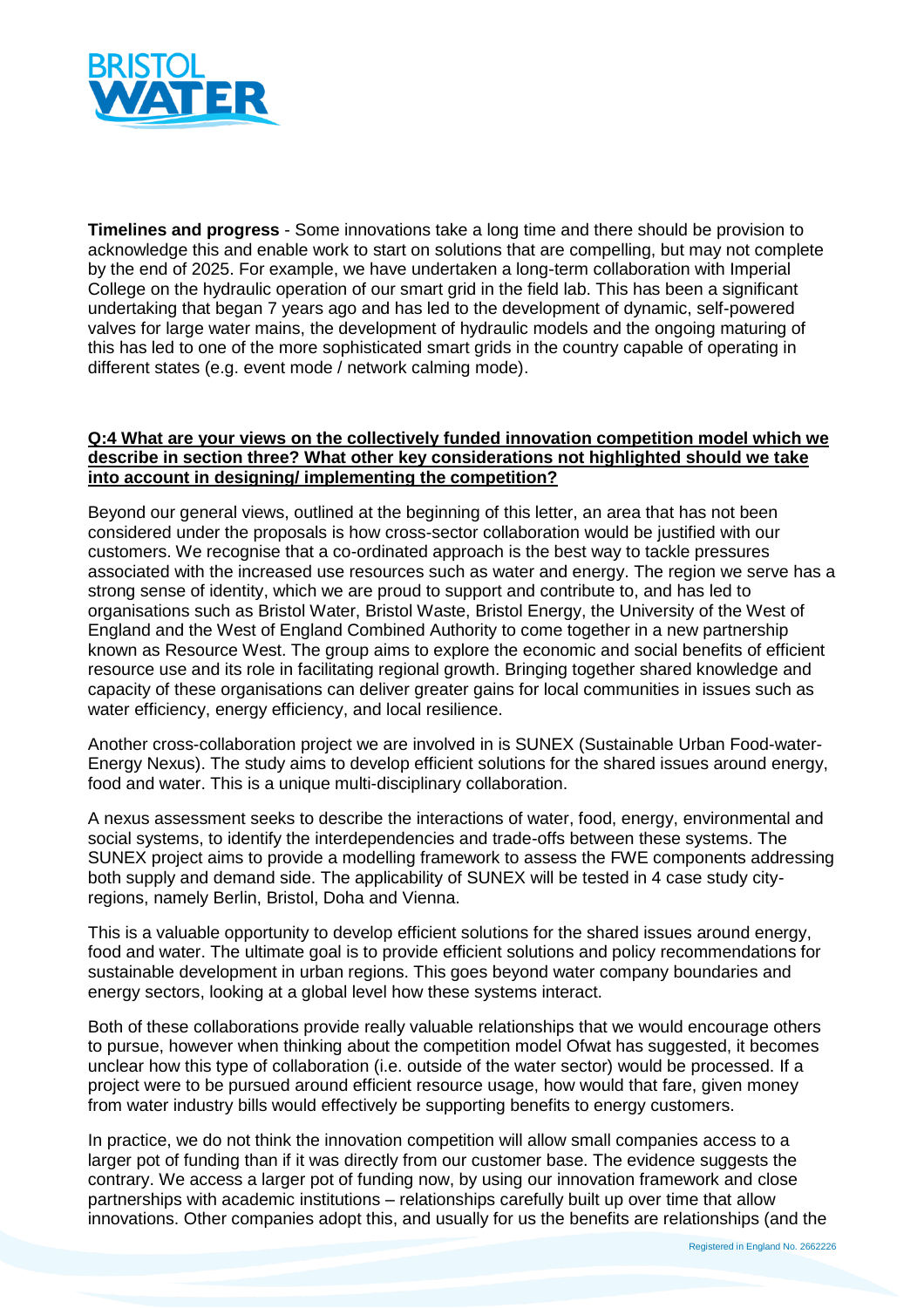

next innovation), reflecting that customers do not finance much, if anything, to enable this to happen. In other circumstances, it is our supply chain links that give us a chance to apply proven innovations. We provided Ofwat in the December 2017 innovation consultation a wide range of examples of the history of this (such as "ice-pigging" which rolled out to food, oil and other sectors).

Our concerns are that an innovation competition undermines this innovation approach – companies may wait for the competition, which could strangle the existing industry framework. They may view innovation as something that Ofwat now determines, as that may effectively be the outcome. This is clearly not Ofwat's intention, but the amount of regulation of the process to prevent this is unlikely to be efficient, unless there is a really clear definition of what types of projects this could address. Ofwat state it in general terms – to *"drive innovation in the sector"*, but also state it is not for "funding" or "incentivising" already within the regulatory framework. We want to be positive about this genuine attempt to encourage more innovation – but do not see practically how this will work in practice, unless very carefully defined before this is agreed. Perhaps a workshop to explore this potential further is required?

The consultation appears to assume that "the companies" would jointly develop the competition framework's detail – this assumes that there is a group or organisation that should do this, on behalf of Ofwat. No requirement is set out, other than the reputational incentive (presumably from Ofwat) of not doing so. Is this a requirement as a result of the consultation? What happens if a company does not want to do this, perhaps because customers do not support it? Are Ofwat unlikely to use participation in this as a criteria at PR24 – we doubt it and we expect it will be very difficult not to see this as something that is mandated in practice. We do not suggest this should be the outcome, even if Ofwat choose to proceed. Ofwat retaining strategic control or oversight appears to be the main proposal, without considering the burden of this approach and the potential negative impact it would have on innovation. It risks being Ofwat's opinion on what is in customers' interests, without consulting on the purpose sufficiently up-front, without assessing the burden on those expected (or obligated?) to participate. We doubt Ofwat will allow the levy to fund this burden, and even if it is, we suspect the reporting and monitoring in itself would constrain innovation and swallow up the amount raised.

### **Q:5 What are your views on the end-of-period innovation roll-out reward we describe in section three? What other key considerations not highlighted (e.g. whether it should be collectively funded or individually funded) should we take into account in designing/ implementing the reward?**

As previously stated, we do not feel that that an industry innovation fund is appropriate due to:

- The need to consult with customers on alternatives such as local and cross-sector alternatives.
- Adding further complexity and focus on regulation into the regulatory regime.

An end of period innovation roll-out carries less risk than a competition in terms of crowding out current industry innovation, and therefore we prefer this approach. We would still consider there may be concerns whether whether ex-post is a suitable way to reward innovation, given it does not address how risk should be financed.

If this was defined as being financing support to roll out an idea, we see no reason why this couldn't be part of company business planning processes and incentivised through ex-ante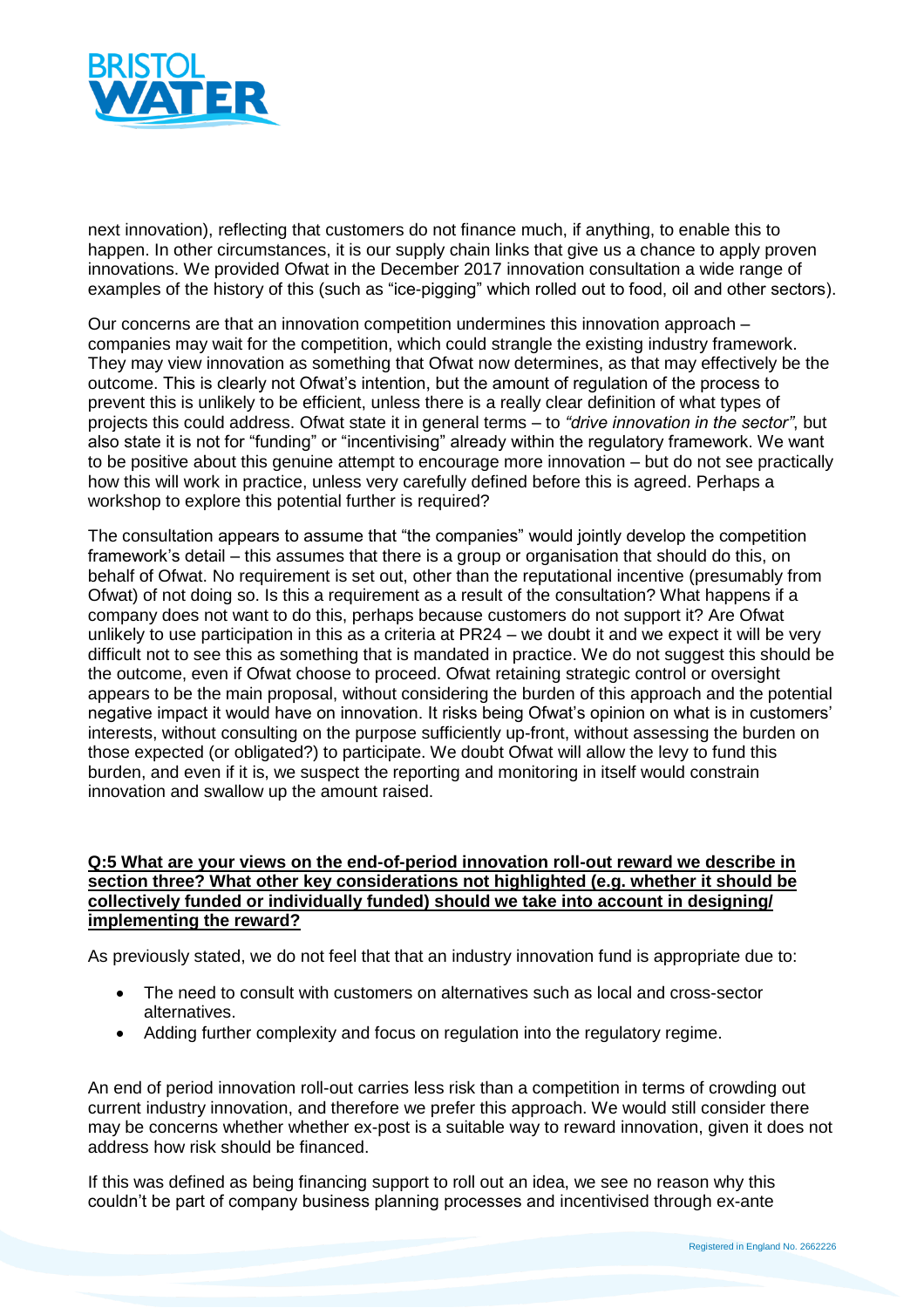

outcomes. The problem with end-of-period rewards, compared to a competition, is that they risk distorting what is a competitive market for innovation already. What risks are there to the innovation hub or new technology start-up that does not have access to this funding? It is harder to manage this risk in the same way as through a bidding process (although whether companies can collectively address this problem is of concern, but it requires a large degree of transparency which Ofwat will need anyway, which comes at a significant overhead). It is surprising that Ofwat as a competition authority does not address this point in the consultation, at least so it can be debated.

The challenge comes back to what happens with the money collected from customers under either option, in between PR19 final determinations, and the competition outcome / PR24 end-of-period roll out?

We make an alternative suggestion. Ofwat can structure the PR19 final determinations so that each company can (between 2020 and 2025, although practically an earlier date could be set) propose additional outcome incentives that provide for reward payments, and penalties based on an element of the underperformance incentive for any financing sought, should an innovative and collaborative (and we believe outside of the sector) framework develop, that meets the criteria we set out earlier. At that point the financing from across the industry could be sought, and the fund created that would allow for this outcome to be financed, rather than from the customers of the company itself. Alternatively, this could be an end of period adjustment at PR24, given effectively this appears the practical impact of the consultation, if we have understood it correctly.

The companies concerned would, after Ofwat scrutiny, put this proposal to public consultation. Other companies may then join in, particularly if they have something to offer (such as they have already delivered something similar that their customers are paying for in bills), as well as raising any concerns. The criteria can be consulted on, but we would need to discuss what examples of projects may qualify. Evidence would drive future decisions, based on pilots. For us, there are similarities to Direct Procurement, strategic water resource schemes, the on-time delivery of the business retail market etc. with this approach – a pragmatic way of collaboration that works with and can be seen as positive development of the sector. This approach also avoids the challenge as to whether Ofwat can get cross-sector solutions working – Ofwat may be able to facilitate this, but companies may seize this opportunity with the supply chain, if they feel this is a better approach than what they are already doing. The incentives will shine a light on what the potential is, rather than debating if there is a problem and what it may be. We would happy, with a longer time-frame, to work with Ofwat and others to explore this alternative suggestion further.

In any case of the financing/reward mechanism, regarding the problem the approach aims to address of incentivising roll out at scale, we believe the industry is effective at this currently: all companies operate a rigorous investment process and this can accommodate proven innovations. Last year we began implementation on Aquaadvanced Energy, innovative software for pump optimisation to reduce energy expenditure, which only a few water companies had adopted, and none had fully utilised yet.

Aquaadvanced had a few robust case studies and as a result we were able to take on the position of a fast follower rolling the solution out across our whole network (see the evidence from our innovation framework in Appendix 2 of what this has achieved recently). The challenge lies in being the first company to deploy a new solution at scale and provide one of those case studies.

If the fund were to be utilised for scaled roll out, it should be on the premise of providing a suitable case study to justify fast following adoption from the rest of the industry. This would easier fit with defining an outcome incentive, rather than in an ex-post governance framework that did not provide any certainty to companies. For instance what happens if companies do not adopt an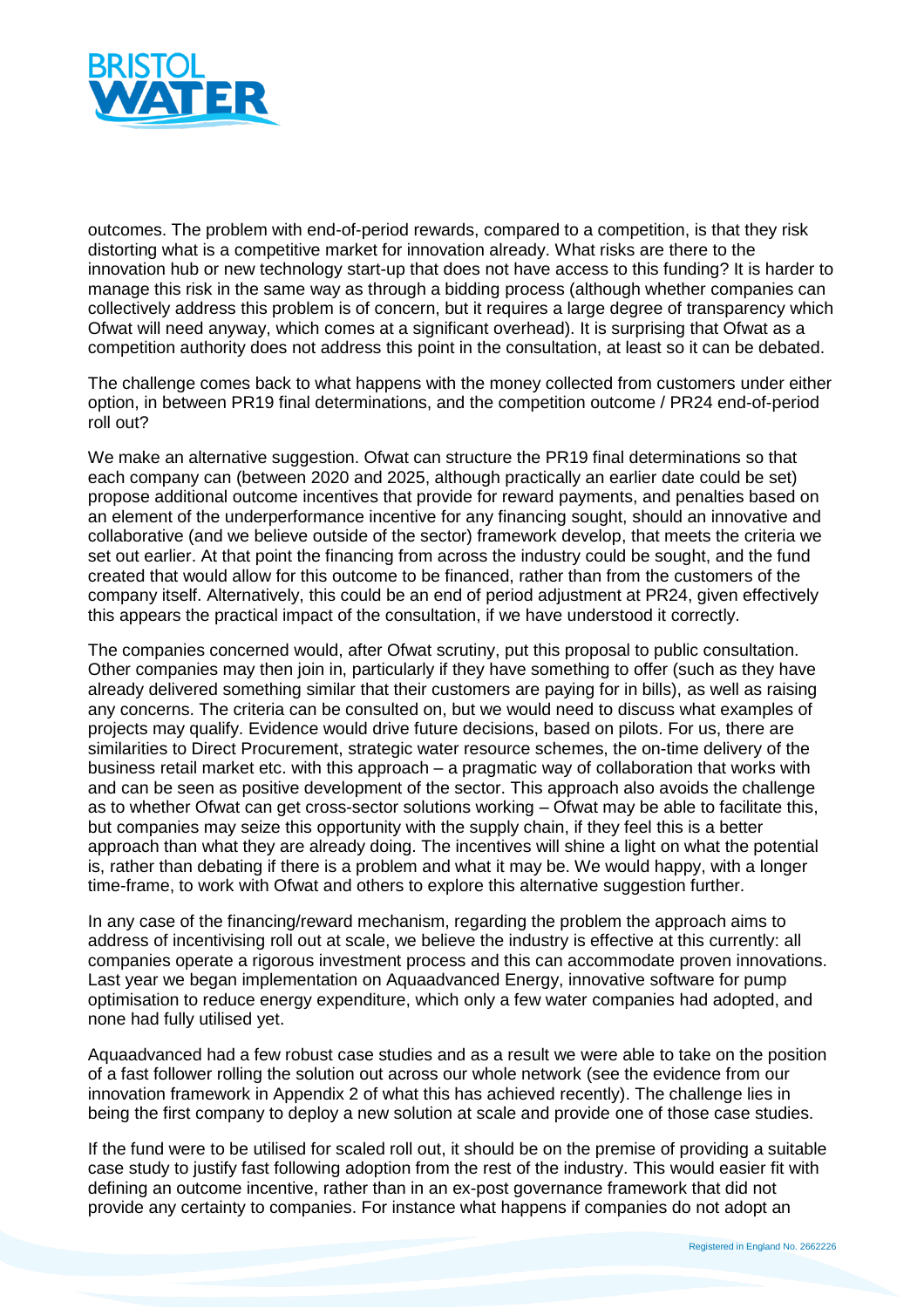

innovation because they have different challenges, or are basically less good at rolling out innovations. Should the innovator be penalised for other company failings by Ofwat? With this is mind we have detailed a few considerations:

**Creating an innovation environment**: Innovation necessitates failure (if it is to be transformational in its magnitude). Whilst some areas this is unacceptable e.g. water quality, in others it may be more tolerable: e.g. low pressure. Given that there are no test bed environments that can represent the scale of utility service provision and therefore innovations have to be developed on live systems, consideration could be given to ring fencing those areas where an innovation is being scaled so that, within certain parameters, variation in performance against ODIs is not reported i.e. penalties and rewards are not applied. This could be built into a roll out incentive ex-ante, to Ofwat's satisfaction and scrutiny.

**OJEU restrictions**: There is a risk that a technology to be funded for development at scale is not possible due to procurement constraints. i.e. spend over a certain threshold must be undertaken through a competitive procurement process. The outcome of this objective process may entail that an alternative option should be progressed (e.g. because of price). This alternative option, whilst positive to have identified, may not be equally applicable for the innovation funding and therefore the work is stopped (with risk of a legal dispute around the withdrawal of a commercial contract). This is less of an issue with a competition than end-of period roll-our reward – but the question is why should innovators be penalised for the failings of subsequent adopters? What perfection in the other adopters is required by Ofwat?

**Settlement and risk**: if the mechanism is settled in PR24 then the incentive is in arrears as the expense has had to be incurred for roll-out. If there are any conditions upon which the payment is incurred these will need to be clear because if there is a high potential that these conditions will not be met during implementation then the further through the period 2020 - 2025 we progress, the higher the impact of not receiving the funding. Given the high upfront cost of roll out, a tipping point may be reached where accommodating this risk may no longer be viable. Suggesting that the design of an assessment and decision-making approach, and the risk of double-funding, may make our alternative of ex-ante incentive design and ex-post customer adjustments preferable to the ex-ante customer levy and ex-post company reward that the consultation may imply. It is less risky for all in our view.

### **Q:6 What other potential alternative mechanisms for funding/ rewarding innovation not discussed do you think we should be considering? Which financial support mechanism or combination of mechanisms should we introduce and why? What would be an appropriate split of available funding/ reward?**

We set out our main proposal, for ex-ante outcomes set collaboratively (and in our view inevitably with benefits outside of the water sector) with ex-post customer financing adjustments under Qs4 & 5 above, as this helped to illustrate the challenge we tested on the consultation proposals. However, our overall conclusion is that the consultation approach requires reconsideration, and a workshop to test ideas and principles may be a good way forward.

A few areas for exploration are suggested below

**Setting social purpose can drive innovation**: In our initial response to Ofwat's emerging strategy we highlighted that focus for the future water sector will be on "how we deliver, not just what is delivered". Without companies with a social purpose, innovations and approaches that we see today may never have developed.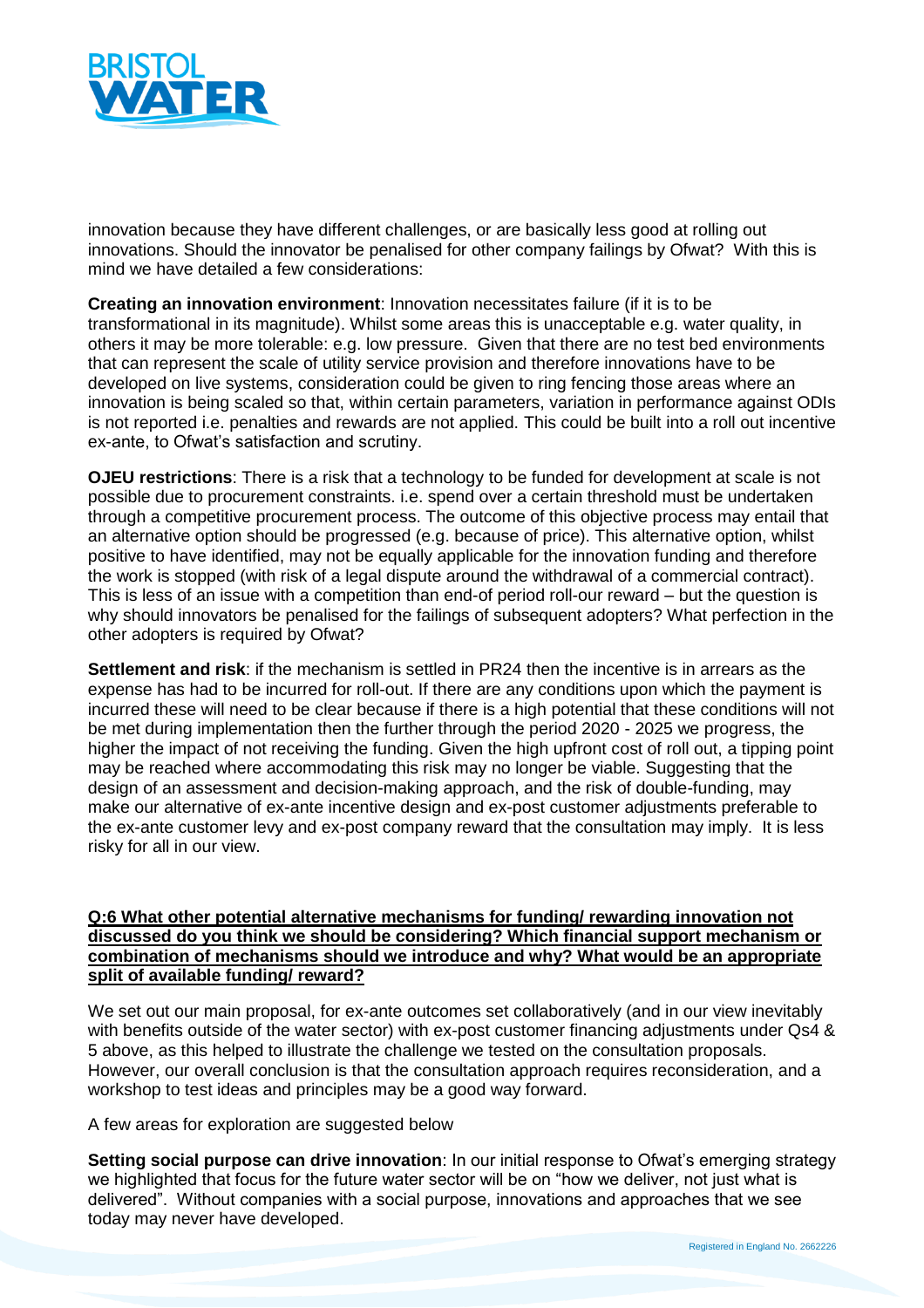

A social purpose drives companies to take on a holistic approach, considering the connections and impact of wider health, wellbeing and the community, to wealth and the economy. We have found our social purpose to be a powerful tool - It helps to grow partnerships and collaborations (in and outside the water industry) that are great drivers for innovation and change. We also believe public and private value can be generated through positive aspirations and targets. Examples of how this has worked for us are shown in our initial response to Ofwat's emerging strategy, and include with the opportunities arising out of our social contract, for instance with the Bristol City Mayor, Bristol Waste, Bristol Energy.

We believe that Ofwat can drive more water companies to set out their social purpose, helping to drive innovation through local collaboration, and recognising that locally generated trust and innovation has great power to become national. As shown previously, we have examples of where this has worked, such as the Refill campaign, from which other companies have followed suit – we now see water fountain programmes and water bar spin-offs appearing across the country. Our [social contract](https://www.bristolwater.co.uk/about-us/social-contract/) will continue to provide a platform for new ideas and collaborations for innovation. A cross-sector approach, with innovation linked to wider public value, could be a way forward as a focus for this consultation. It will be far easier to explain, both to customers and against the consultation criteria, what is different from this innovation incentive that should not be already incentivised. A similar approach, for innovations with export potential could operate, but the argument for customer funding is far weaker in these circumstances (financing export and growth sectors being a matter for the Government, and not specifically stated in the SPS). A pilot to explore this potential however could qualify.

One example of how our social purpose is driving innovation is our recent worth with Baringa. Following their presentation on research into customer perceptions of water shortages at our innovation workshop we have been working together to create the potential to set standards and support for landlords and local housing authorities to help a segment of our customer population who use the most water with resource efficiency. We have found that this segment's engagement with central bodies and utility companies can be low. This could be due to a number of factors including poor quality rental accommodation and restrictive tenancy rights This project is still in its infancy but is an example of the potential for multi-party collaboration on resource efficiency.

**Addressing investment competition:** We stated earlier, that one barrier to innovation is that investment in water industry solutions may not be as attractive as other industries. If funding is to be explored in isolation then an area to consider would be to review innovations that were technically very promising but which failed on commercial grounds. Specific financial support may be able to prevent this failure by matching investor funding to encourage investor support or by providing sufficient security (i.e. cash flow) to remove the reasons for commercial failure. An approach where rejected innovations in the sector, could be collectively reviewed and incentives to overcome the barriers identified. This again would allow for pilots. It would also be evidenced based – let all those who feel their innovations are neglected come forward and have a platform to explore why this is the case. If collectivisation does reduce risk as Ofwat state, the risk appetite or other barriers can be tested. This would identify barriers, and provide an incentive to resolve them, rather than assuming they exist.

Barriers to innovation will exist, it is just if we knew for certain what they were, or where they were, innovation itself would have avoided them. We maintain that the barrier to catchment management was regulation until companies and others piloted and demonstrated that it should be enabled. As an example of good water sector innovation to address a shared challenge which may not have a parallel in other sectors, there is an important point here that should not be neglected.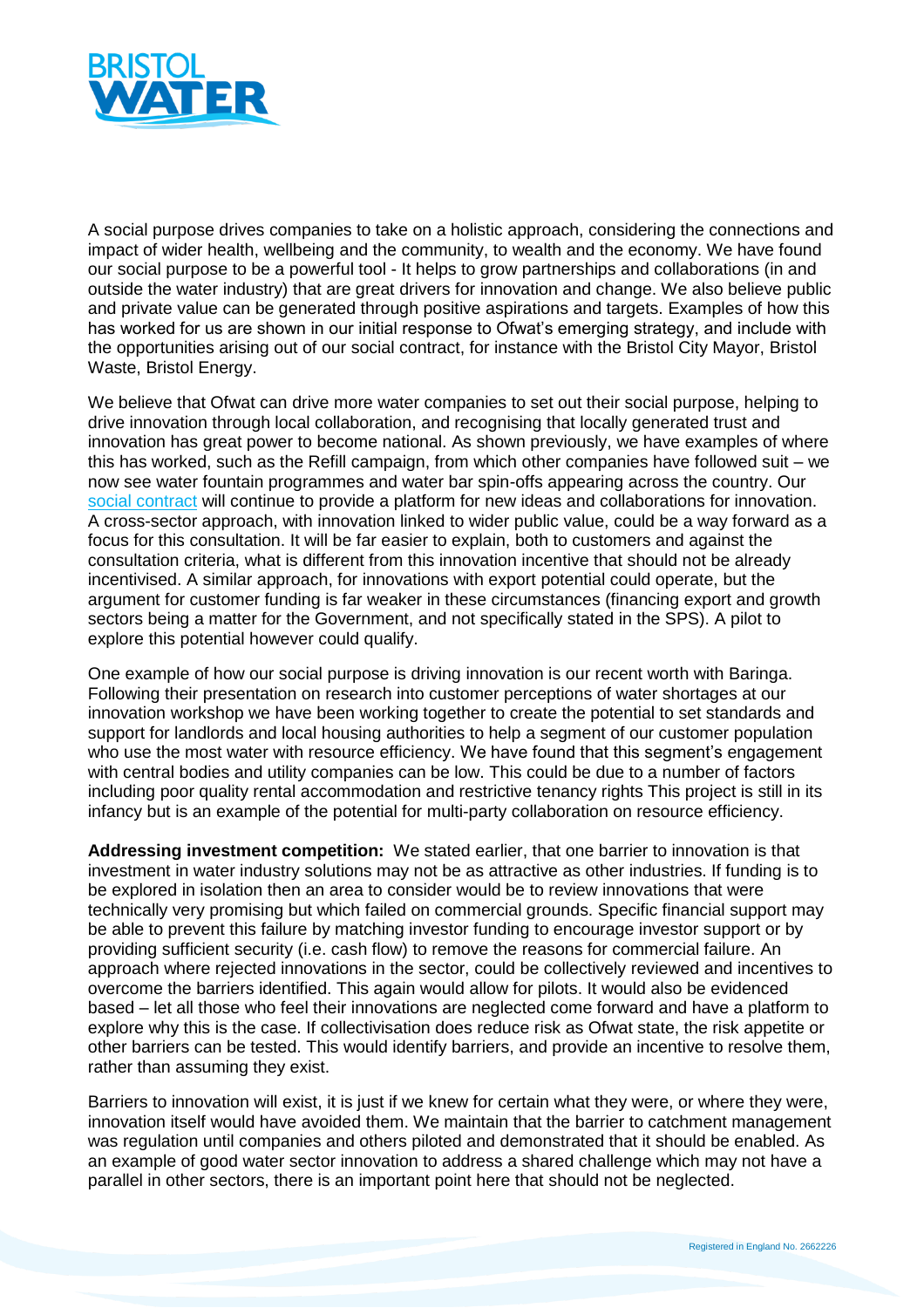

#### **Q:7 Do you think the potential industry activities discussed in section four could help drive innovation? Are there other activities not identified which you think the industry should be considering?**

We share our thoughts on the 3 areas of activity presented below:

**Sector-wide strategy:** Many organisations already provide centralised thought leadership to support a unified approach to problem solving (e.g. UKWIR, WRC, Institute of Water, British Water etc.). There will be a range of views on the degree to which this is effective, depending on your perspective. All have value with their remits, and a merger is both impractical and inappropriate. It is up to the industry, defined not as the sector Ofwat regulates, but including supply chain partners or professional bodies, as well as having roles in standards, rather than innovation necessarily. If a joint innovation strategy has value, and UKWIR has one already, then what problem is it Ofwat think needs to be solved? Whilst this may need to change, on its own it is unlikely to lead to the desired action without being coupled with another initiative such as the Centre of Excellence. Additionally, it may inadvertently miss the opportunity exploit local strengths that different regions hold e.g. Bristol is recognised as one of the UK's technology clusters and hence innovations with a technical focus would be well placed to occur from here

**Centre of Excellence**: We feel a model for a centralised centre of excellence could be a positive thing, but the question is why - where these have existed before internationally, they often do not thrive. And there are many existing academic and non-academic centres of excellence (CoE). Do Ofwat believe there should just be one, and why would that be within Ofwat's remit to determine (or for customers to finance)? This is because we are in a competitive global market for water innovations, which is active. In the UK, a number of existing bodies operate to support such work, including UKWIR. These aid central research and in some examples, applied research (e.g. WRCs work on meter testing or 'fine to flush' research).

However, a gap exists that supports innovators that are incentivised to bring the new solutions to market in a rapid fashion. A water industry accelerator could be considered as a centralised equivalent to the Bristol Water business incubator, the United Utilities innovation lab or WaterTAP (a publically funded accelerator in Canada. Note this closed operation earlier in the year). We have seen great benefit in operating a business incubator allowing us to adopt innovations where markets do not yet exist. Recent successes for us have be that we have developed a capability in robotic process automation (at the time, robotic process automation was not commercially viable for companies of our SME scale), we are trialling bespoke machine learning applications, we are trialling continuous (as opposed to static) pump efficiency monitoring with equipment not yet available on the market.

The consultation makes reference to the possibility of a CoE having incubation facilities. We would recommend instead that if a CoE approach were taken, that incubation activities be outsourced to the different water companies. The reason for this is to aid adoption. Where companies have been involved in trials and developments, employees have had to overcome the 'change curve' (i.e. increased their openness to a new solution / adjust corporate processes and systems to work with the new solution etc.) This therefore accelerates adoption but also builds credibility in the industry where a solution has been deployed by a utility as opposed to a centrally funded centre.

The question remains though whether it is Ofwat's role to decide this. There are academic and commercial organisations such as WRC who have centres of excellence for individual areas of water supply. It would be, as in other countries, a choice of public funding, or of private organisations (but note our earlier concern on competition rules), in order to develop a centre of excellence. Perhaps this is because water skills are rarely limited to the water sector, and those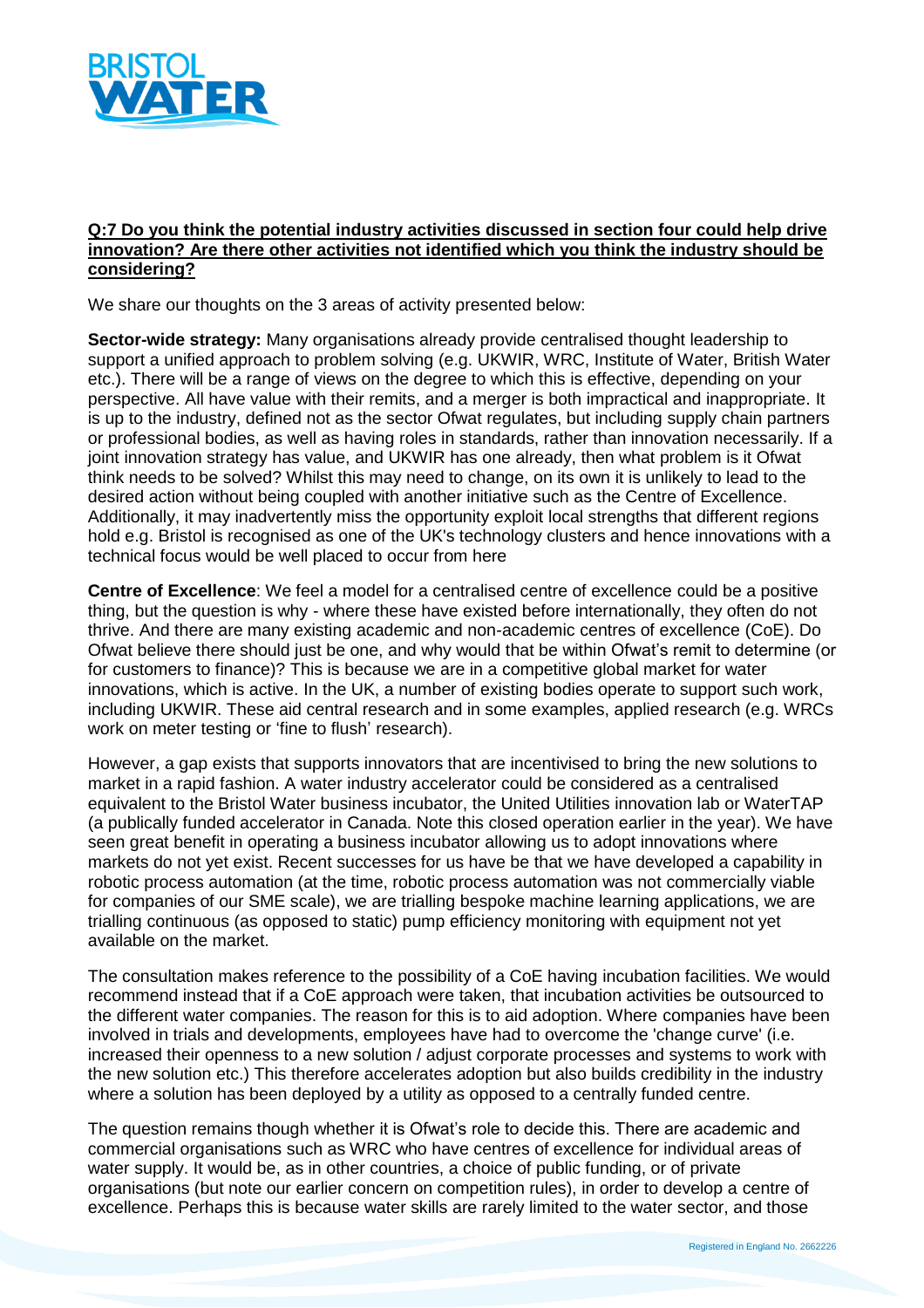

that are (such as water quality compliance) are in areas of heavy regulation for good reason. Companies have every incentive to share expertise, and UKWIR have provided this service for many years, successfully. The water sector is diverse, we wonder if there will be a good way of defining what a centre of excellence should cover that is as wide as a water sector total innovation strategy.

We would suggest a cross-sector centre of excellence would be one option, and re-shaping the approach as a way of testing barriers for non-adopted or rejected innovations could also be of interest. In any case though, we are not sure whether customers are willing or should be expected to finance innovation in the absence of specific evidence, but a pilot could be worthwhile.

**Greater Insights**: We believe this is happening to good effect and is continuing to grow (e.g. Wessex market place, Anglian Water innovation network and shop window, United Utilities innovation Lab, Bristol Water's Workshop and the potential for social contract collaboration, Northumbrian Water innovation festival, Water UK Public Interest Commitments) so regulatory incentives are not required. It is the increasing complexity in the water economic regulation framework that is our main concern, and the increasing burden of regulation that we think is most likely to limit insight.

### **Q:8 Do you think the proposals in section five will help drive innovation? Are there other activities not identified which you think Ofwat should be considering?**

We set out many of our views in response to other consultation questions. We would certainly encourage more dialogue on this topic, as a written consultation may not be the best way to reach a shared understanding of the problem.

**Cross sector collaboration**: Some cross sector collaboration on regulation may be beneficial for customers where issues do not exist in isolation particularly across energy-water-agriculture. By regulating on cross-industry issues, we may be able to offer better outcomes for our customers and environment e.g. hot water as an energy and water use issue. We have found that combining our efforts on resource efficiency messages with other companies such as energy and waste has benefit (our Resource West initiative) and it could be that regulatory incentives reflect that, particularly where joint innovations are pursued (so that we are clear on how money from water bills are shared with money from energy / waste bills in pursuit of a common goal)

**Cross border collaboration**: one potential avenue for encouraging a potential source for innovation and for preventing an inward looking framework is to encourage greater participation in cross-border projects and for Ofwat to increase its liaison with organisations outside the UK

One example of this approach is participation in the European Benchmarking Cooperation (EBC) project. The EBC is an industry-based, not-for-profit benchmarking exercise on costs, performance and asset base data. Bristol Water is participating in this benchmarking exercise for the fourth time during 2019. Collaboration is found via an annual workshop, 'knowledge picnics' and bilateral staff exchanges. UK participation has declined over time, and there could be a role for an innovation fund in the current climate to explore this potential for trade as well as water sector learning.

The annual workshop hosts rotate every year; the 2018 event was hosted in Athens, Greece by EYDAP (a water and sewerage company which serves 4.3m people with drinking water and 3.5m with sewerage services). There were a total of 68 attendees, including representatives from EurEau (the European federation of national water services), the European Investment Bank (EIB)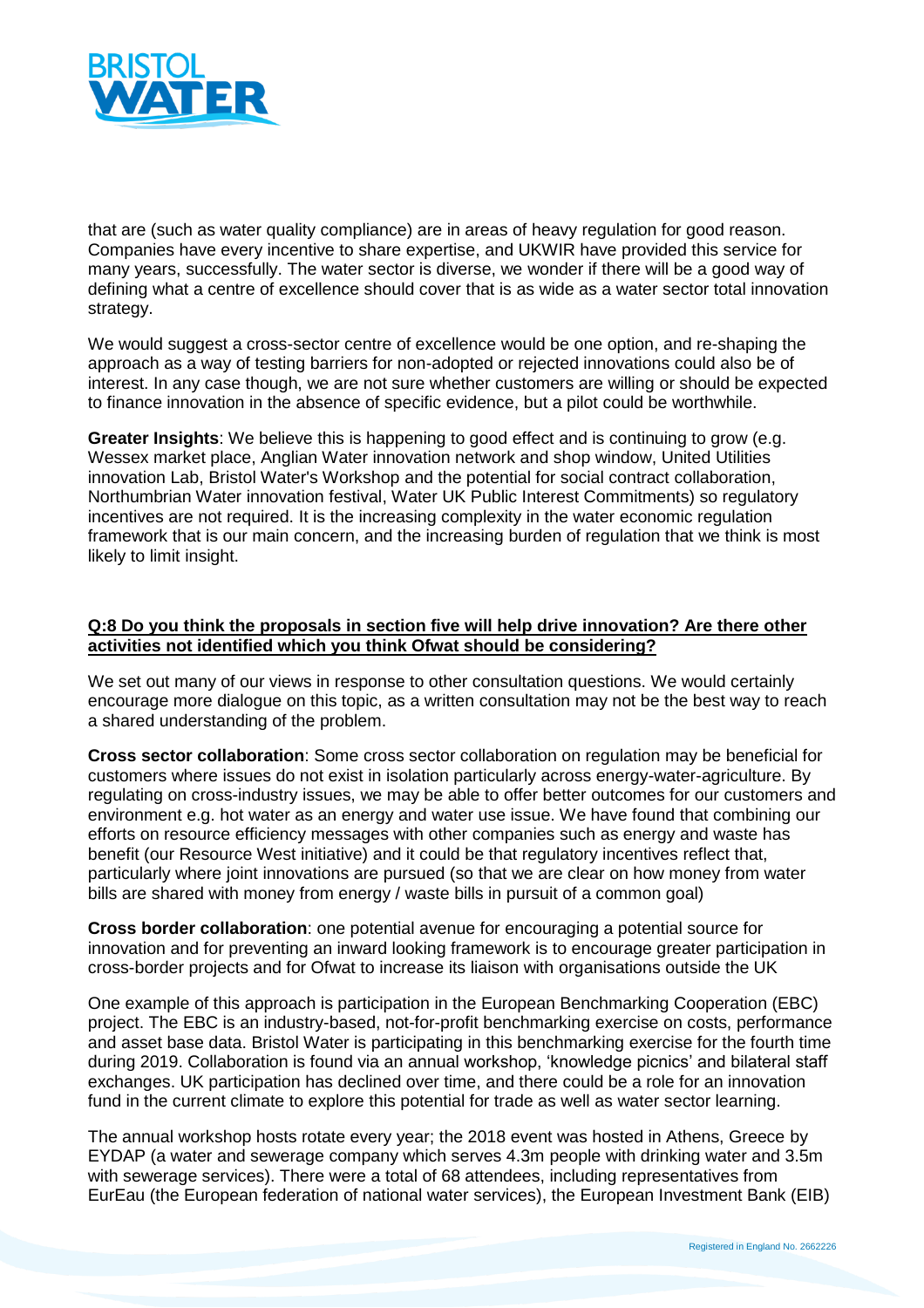

and ABF Research. The format of the workshop is plenary discussions with all attendees, followed by a number of breakout discussions on specific areas of the data and key topics of interest.

Attendance at the workshop allows for discussion of the factors which have impacted each company's performance during the year, as well as identification of other factors such as reporting approaches and operating circumstances. A number of workshop sessions are intended to identify areas of best practise and innovation used to improve performance. We have found involvement in these workshops to be useful learning and development exercises and added significant value to our understanding of our relative performance.

'Knowledge picnics' are either bilateral discussions or involve multiple participants on specific topics. The EBC act as facilitators at such events and assist in co-ordination and logistics. Bilateral staff exchanges meanwhile offer the opportunity to visit similar-sized companies. Such meetings help individuals and teams understand and learn best practises or new technologies employed by other companies.

**Cross-sector collaboration linked to wider public value**: our social contract will continue to provide a platform for new ideas and collaborations for innovation. A cross-sector approach, with innovation linked to wider public value, could be a way forward as a focus for this consultation and we would welcome further discussion and exploration of how this can be achieved.

#### **Concluding point**

We have raised a large number of issues with this consultation, but this should not in any way be considered a criticism of Ofwat for considering this. We have thought carefully about how to respond, as the concerns we raise, we hope, will prove to be misplaced. Whatever the outcome of the consultation, we will be keen to make it work in practice. It feels to us that the outcome is a major change to the direction of the regulation of the water sector, and there were some significant challenges that required careful consideration.. We are concerned that a full impact assessment may be required – given the risk that this proposal could be considered as a new form of taxation on water customers. Ofwat do not state whether an impact assessment is required in the consultation, or whether this has been considered. That is reasonable for this stage of consultation, but that may depend on the next steps that arise from the outcome. Given the National Audit Office's recent concerns that economic regulators have not been sufficiently robust in setting out the measurable outcomes for customers from their activities, and given the concerns that this is customer money being driven into a central pot, we think that a full impact assessment may be advisable in any case for this proposal. We provide an alternative which is within the existing regulatory framework that may help as an interim step in this direction, and also make a clear distinction to what cross-sector innovation (ie outside the water sector), that may also make the outcome clear enough so that we avoid many of the potential risks.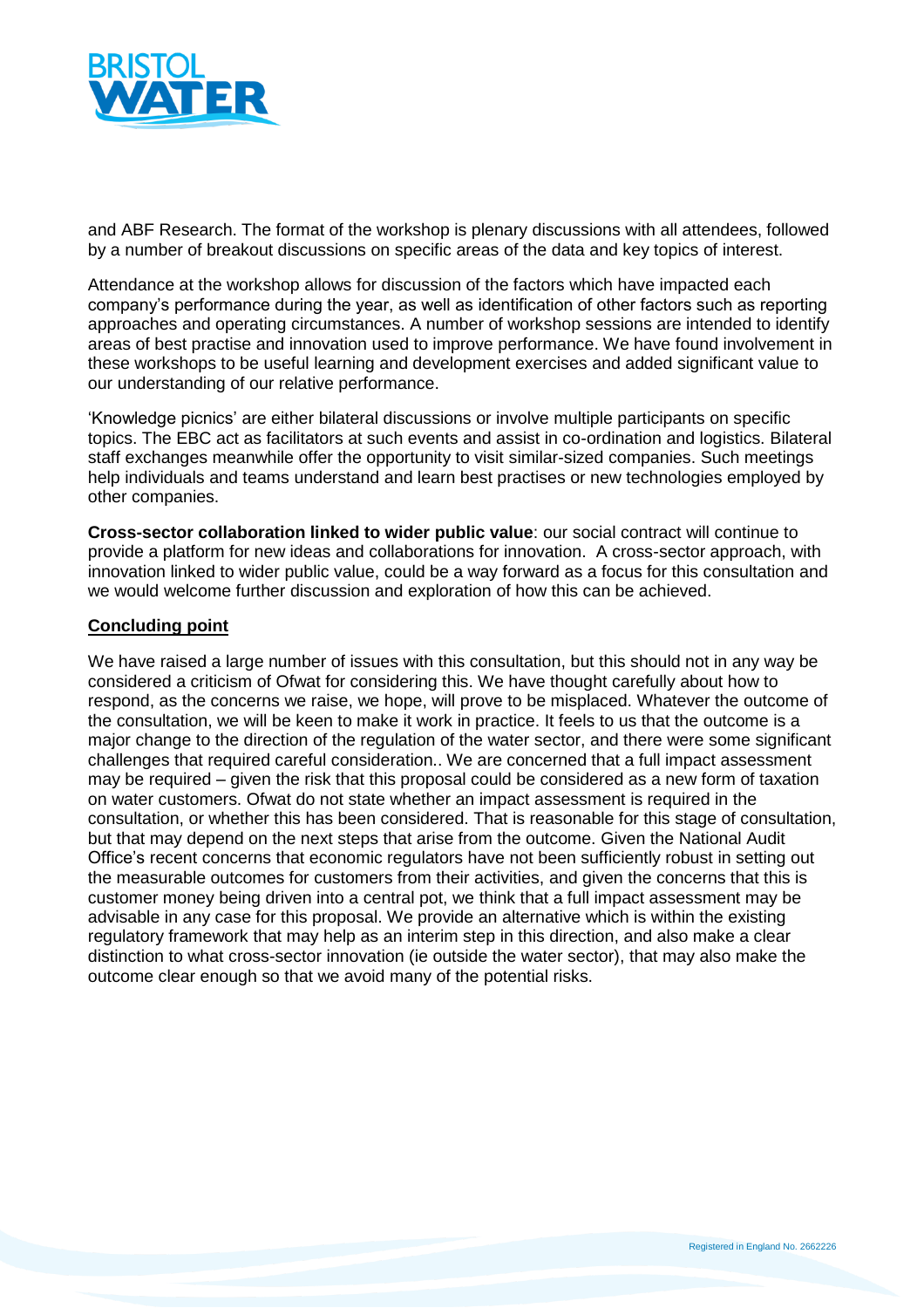

# **APPENDIX 2: PROGRESS AGAINST OUR INNOVATION FRAMEWORK**

Our Innovation Framework ensures we put the right building blocks in place to steer and monitor innovation. It also ensures that we foster an innovative corporate culture from the ground up.

We steer and monitor innovation by:

- Maintaining clear priorities;
	- Maintaining proactive awareness of innovative ideas by, for example:
		- Conducting market scouting against our technology needs assessments
			- Relationships with industry bodies such as UKWIR, membership on the GDF Suez Technical Committee
		- Utilising open innovation mechanisms and events
- Overcoming barriers to innovation; and
- Ensuring leadership oversight of progress.

Collectively, these activities help us identify where innovative solutions are required, to invite internal and external ideas and to pilot potential solutions.

We foster a culture of innovation through:

- Partnerships with research organisations, supply chain partners and academics;
- Ensuring that staff have the resources and support to convert innovation into action;
- A network of innovation champions;
- The sharing of our successes; and
- Embedding the customer voice throughout our business, so that innovation focus is responsive to their priorities.

A key part of the innovation framework is our Open Innovation program openly sharing key challenges with this wider ecosystem rather than limiting solution development to just our own research and development capabilities. Our Business Improvement and Innovation team facilitate the strategic focus on the future innovations we pursue through Open Innovation. Our Innovation Challenges (Figure 1) add focus to this process and reflect a combination of our four strategic objectives published in **Bristol Water... Clearly**, and our Technology Needs. Our Technology Needs are assessed through a series of workshops with our asset management teams, to explore where we would most benefit from innovation.

Innovation exists in the big and small and it is therefore hard to define the limits of it. We use the Gartner Hype Cycle to assess our activities across the spectrum of 'maturity'. Early stage innovation costs are minimised by offering benefits in kind, collaborating with universities to deliver research projects and conducting pilots with growing start-ups. This approach is depicted in Figure 2.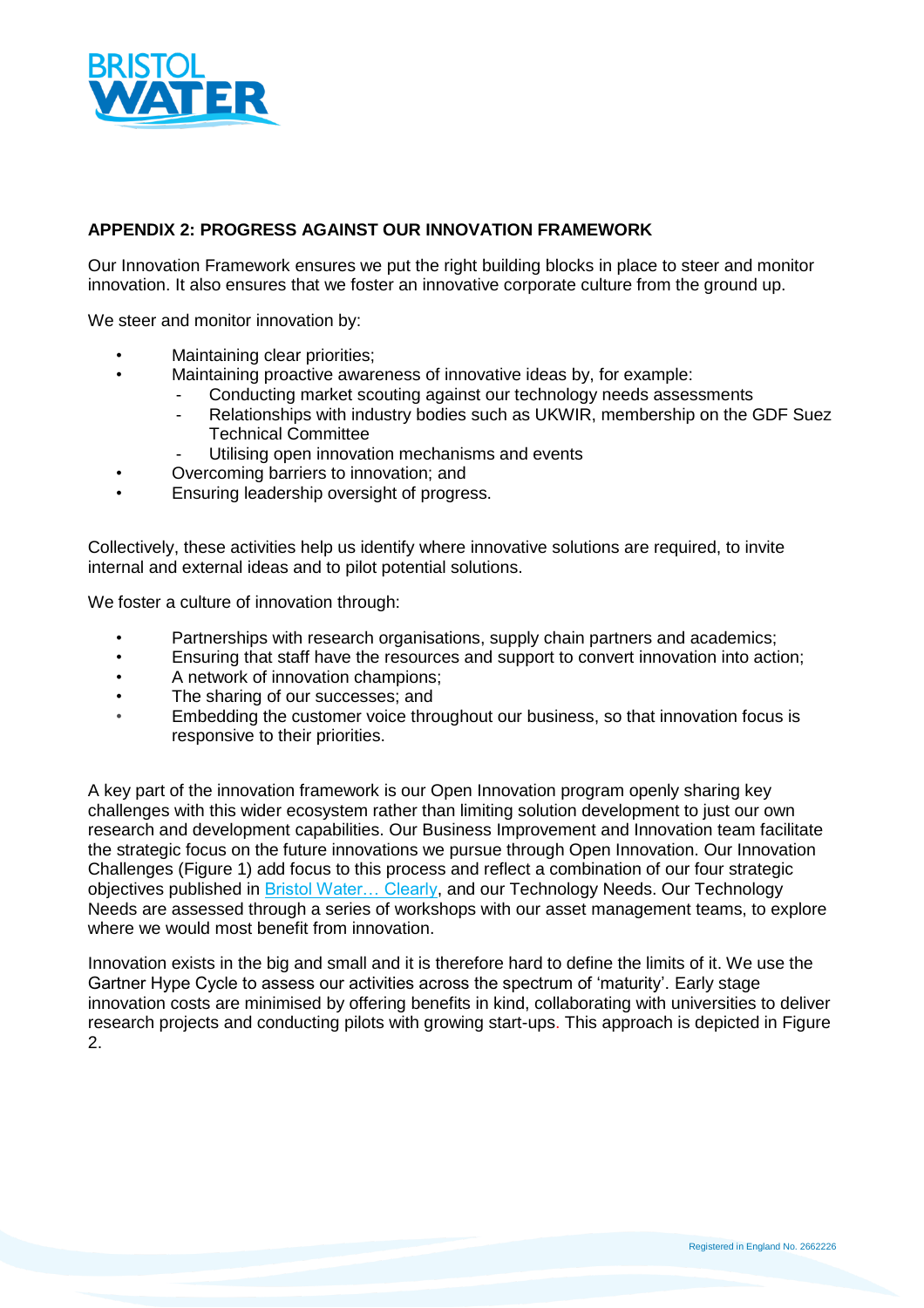







*Figure 2: Gartner Hype Cycle - project mapping and our innovation investment approach*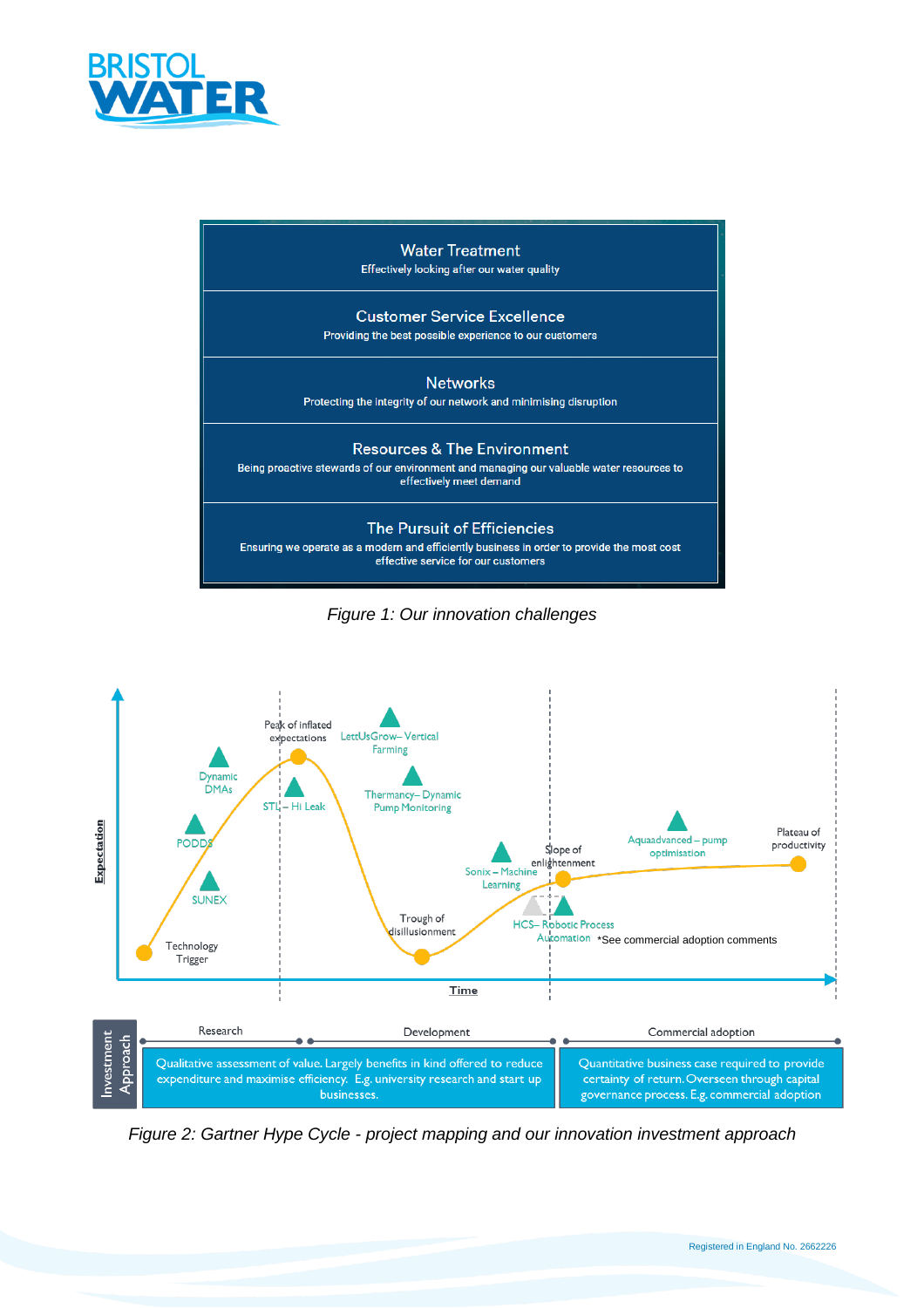

We have broken down our innovation activities into three areas: Research, development, and commercial adoption. These align to the Gartner Hype Cycle and give us a sense of the scale of our ambition, as well as allowing us to track progress against out innovation framework. Within each of these areas we can demonstrate good progress against activities, as well as new initiatives that are driving progress against our innovation challenges:

## **1. Research**

We are working with universities to develop research and solutions to some of our key challenges. This work enables us to gather information at scale, gives us access to extra resource to carry out investigations and analysis, and helps us to grow our innovation partnerships in the community and beyond. At the early research phase we partner in a benefits in kind model. Finance is sought through the access to funding that universities have. This enables us to work on a wide range of projects that address challenges and targets, including: mains bursts, per capita consumption, customer contacts, and leakage.

Projects include:

- Dynamically Adaptive DMAs
- Prediction and Of Discolouration in Distribution Systems (PODDS)
- SUNEX project

The project of Dynamically Adaptive DMAs has been a long-term collaboration between Bristol Water, a technology company with extensive experience in pressure control (Cla-Val) and leading research-led university (Imperial College London).

A "field lab" operated by BW was implemented in 2012 to test the principles of adaptive networks. The "field lab" includes three dynamically adaptive DMAs, 7900 customer connections and 59km of mains. Optimised network connectivity and hydraulic conditions means we can better control pressure, reduce the risk of burst mains, reduce the risk of water quality incidents, as well as manage leakage.

Early achievements include the development of a new dynamic valve, capable of powering high pressure pipes using a small turbine (delivered with Cla-Val).

The next iteration of the field lab, that will include means to manage water quality in the hydraulic model, is being developed with Imperial College. Building on our initial achievements, the project has now gathered further involvement and input from other water companies including United Utilities and Anglian Water. We are seeing a strong pull from other companies in the industry, demonstrating the opportunity we have to make dynamically adaptive networks a widely adopted method. This outcome has been seen previously with other activities, including ice-pigging and water refill initiatives, which are now widely adopted across the industry following our early development work.

Benefit for University:

- live environment testing of products
- real data and information for analysis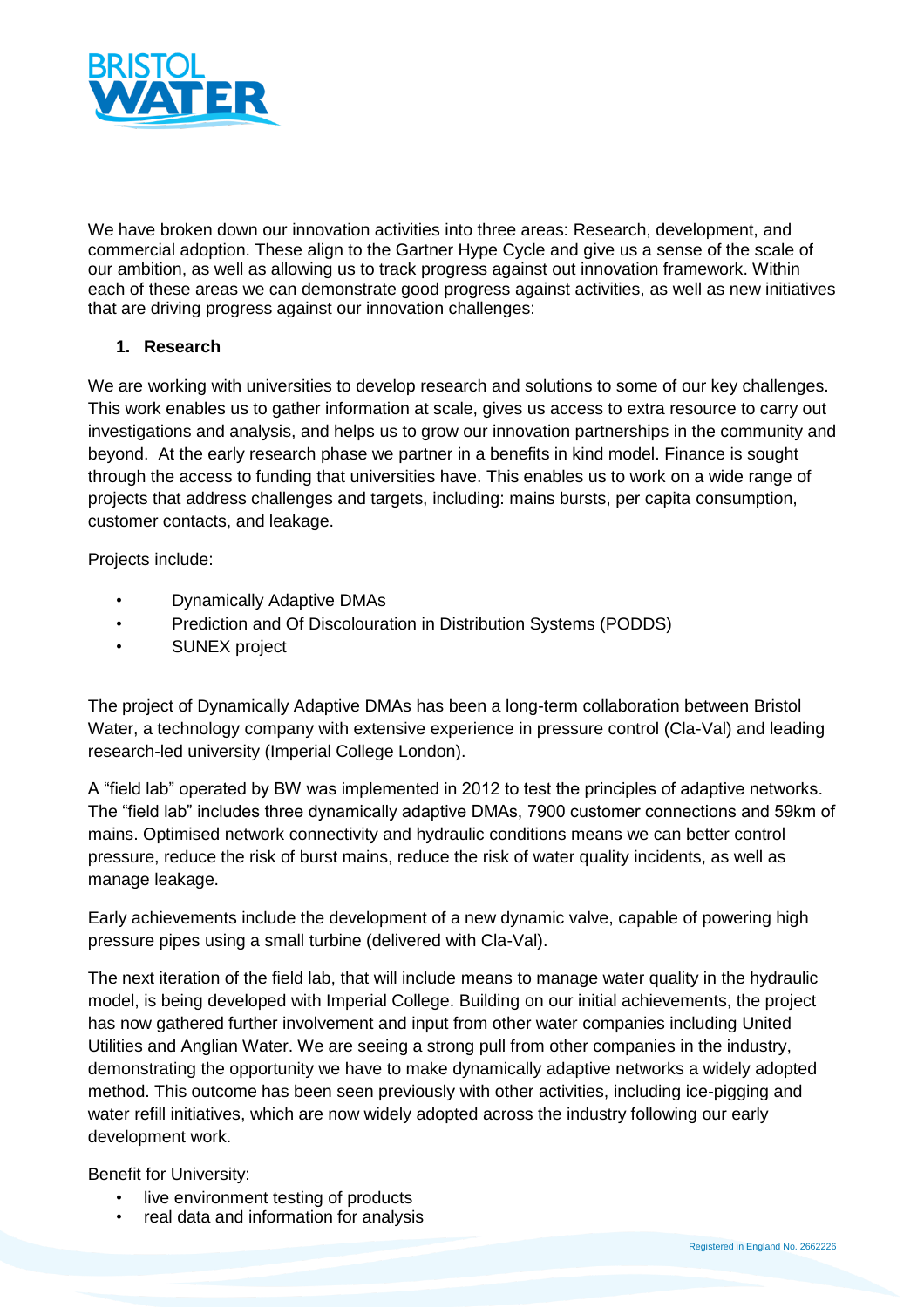

## Benefit for BW:

- Better understanding of network
- Free trialling of products
- Data and information for analysis
- Improvement in resilience for the field lab during major incidents
- Reduction in bursts
- Reduction in water quality discolouration complaints

We continue to work with Sheffield University on the "Prediction and Of Discolouration in Distribution Systems" project. The project uses operational and management techniques to minimise discolouration, rather than expensive re-lining options.

As the single biggest source of customer contacts related to drinking water quality, discolouration studies undertaken exclusively at the University of Sheffield has developed, validated and applied a novel conceptual approach to understand the causes. This has led to new operational and management strategies and has seen the development of the PODDS model for the Prediction and Of Discolouration in Distribution Systems.

The Chelvey to Portishead TM system was selected as BW's pilot scheme for PODDs trials as an alternative solution to a relining scheme.

The project has improved our resilience (increased options for transferring water between service zones, without causing discolouration issues and ultimately customer contacts), and we have achieved a 250% increase in the volume of (safely) transferable water from Chelvey northwards (into Portishead, Avonmouth and Pill zones).

Benefit for University:

- live environment testing
- real data and information for analysis

Benefit for BW:

- Resilience through options for transferring water between service zones,
- Achieved a 250% increase in the volume of (safely) transferable water from Chelvey northwards
- Improved water quality
- Cost savings over traditional rehabilitation methods

Further to these university engagements, we continue to encourage a reduction in water consumption, by combining resource efficiency messages to drive increased engagement, e.g. the nexus between energy and water.

The SUNEX project (Sustainable Urban Nexus) is a unique multi-disciplinary collaboration. A nexus assessment seeks to describe the interactions of water, food, energy, environmental and social systems to identify the interdependencies and trade-offs between these systems. The SUNEX project aims to provide a modelling framework to assess the FWE components addressing both supply and demand side. The applicability of SUNEX will be tested in 4 case study cityregions, namely Berlin, Bristol, Doha and Vienna..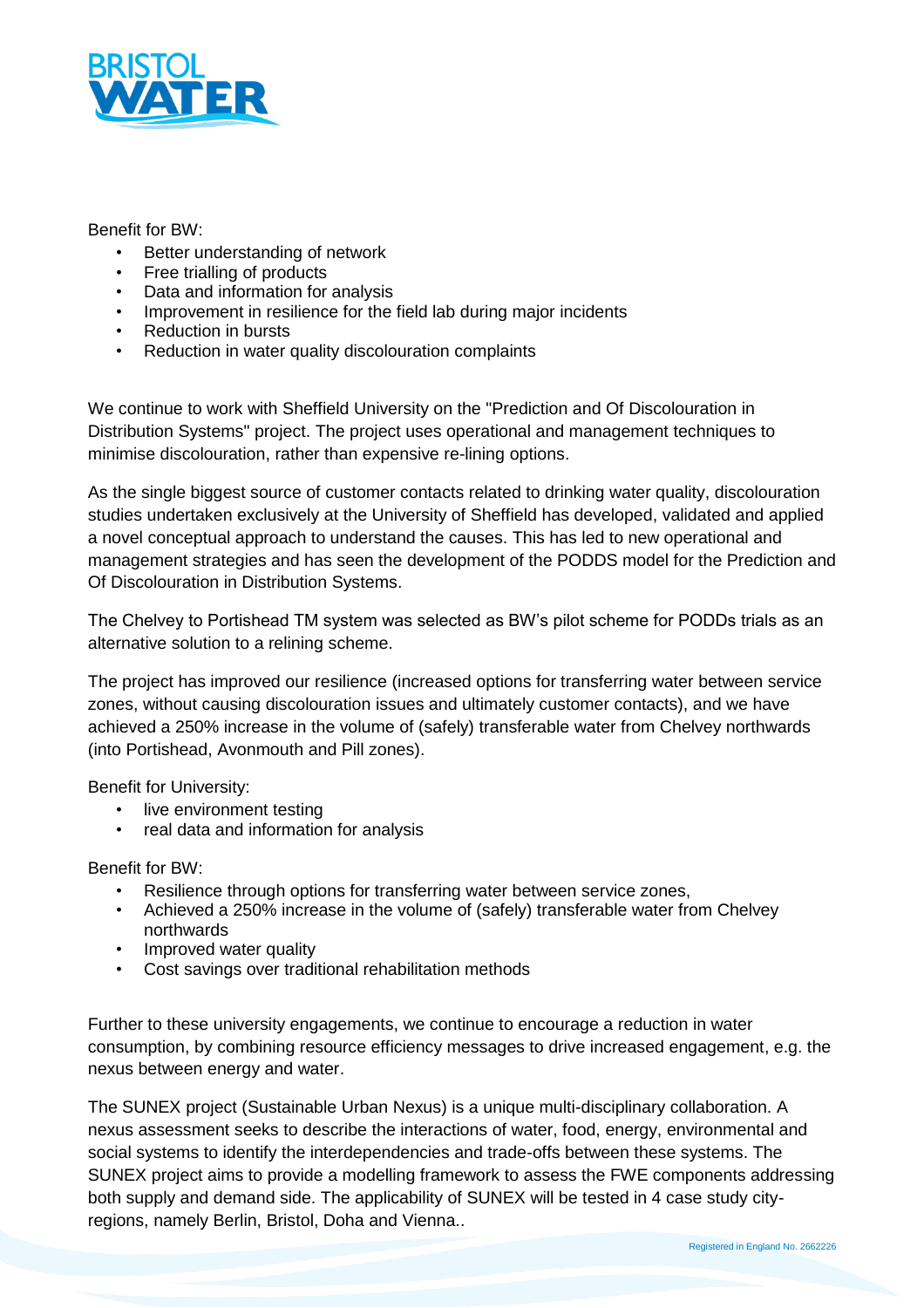

The study aims to develop efficient solutions for the shared issues around energy, food and water. The ultimate goal is to provide efficient solutions and policy recommendations for sustainable development in urban regions.

This project enabled us access to a £50,000 research grant to aid progress in this area.

## **2. Development**

Through our open innovation framework we are attracting start-ups at the forefront of some of the most pressing challenges we face as an industry. In general, we adopt a 'benefits in kind' model to ensure we maximise our innovation efficiency, in contrast to other models which take on the financial risk of this early phase in an innovation's development.

A key initiative this year has been establishing our business incubator, The Workshop, to support start-up businesses that provide solutions which address our innovation challenges. All innovation requires investment, but not all innovations are monetary, and this mechanism provides an effective route for the business to benefit from innovation whilst also contributing to our local economy. It is also an environment that enables failure a minimises penalty, where monetary investments inherently carry more risk and can thereby reduce the opportunity for exploration in pursuit of a return on investment for customers and shareholders.

This is a mechanism for us to make our business estate open to early stage innovators in order to accelerate the development and our adoption of their solutions. We incubate businesses that can support the innovation challenges published on our website. The business incubator is not something we do alone and have partnered with Business West, The West of England Growth Hub and Enterprise Europe Network in order to support us in attracting and supporting the most promising start-up businesses.

We run this initiative entirely in-house, where others have outsourced the expertise. The incubator exploits existing functions and capabilities so it can run at no additional cost, e.g. business mentoring from existing staff.

Our approach ensures that:

- Each relationship is assessed by the relevant SMEs from within the business and those deemed to be high potential receive a tailored service agreement.
- We can offer a range of benefits, including providing space, offering business advice and mentoring, and providing access to our physical and information assets to trial solutions.
- We can give further benefits to our incubated businesses, through local partnerships, and ensure that we remain attractive to new companies and their associated innovations.

The initiative began with Robotic Process Automation (RPA) to automate repetitive tasks across our business. We began working with Hackett Consulting Services (HCS) in 2018 through the incubator to solve the problem of how small-medium enterprises (SME) can benefit from this technology as it was only proving economically viable for much larger enterprises at the time. In developing the correct delivery model with HCS we have been able to adopt the technology ahead of the SME market and have undertaken 10 projects, covering areas including, leakage, streetworks, finance, customer, and networks. This has given us greater visibility of our processes, allowed us to be more proactive, given back valuable time to our employees to focus on more important work, and has avoided the need to recruit additional resource in some areas. As we have matured this function and proved the value of automation, we have been able to turn to developing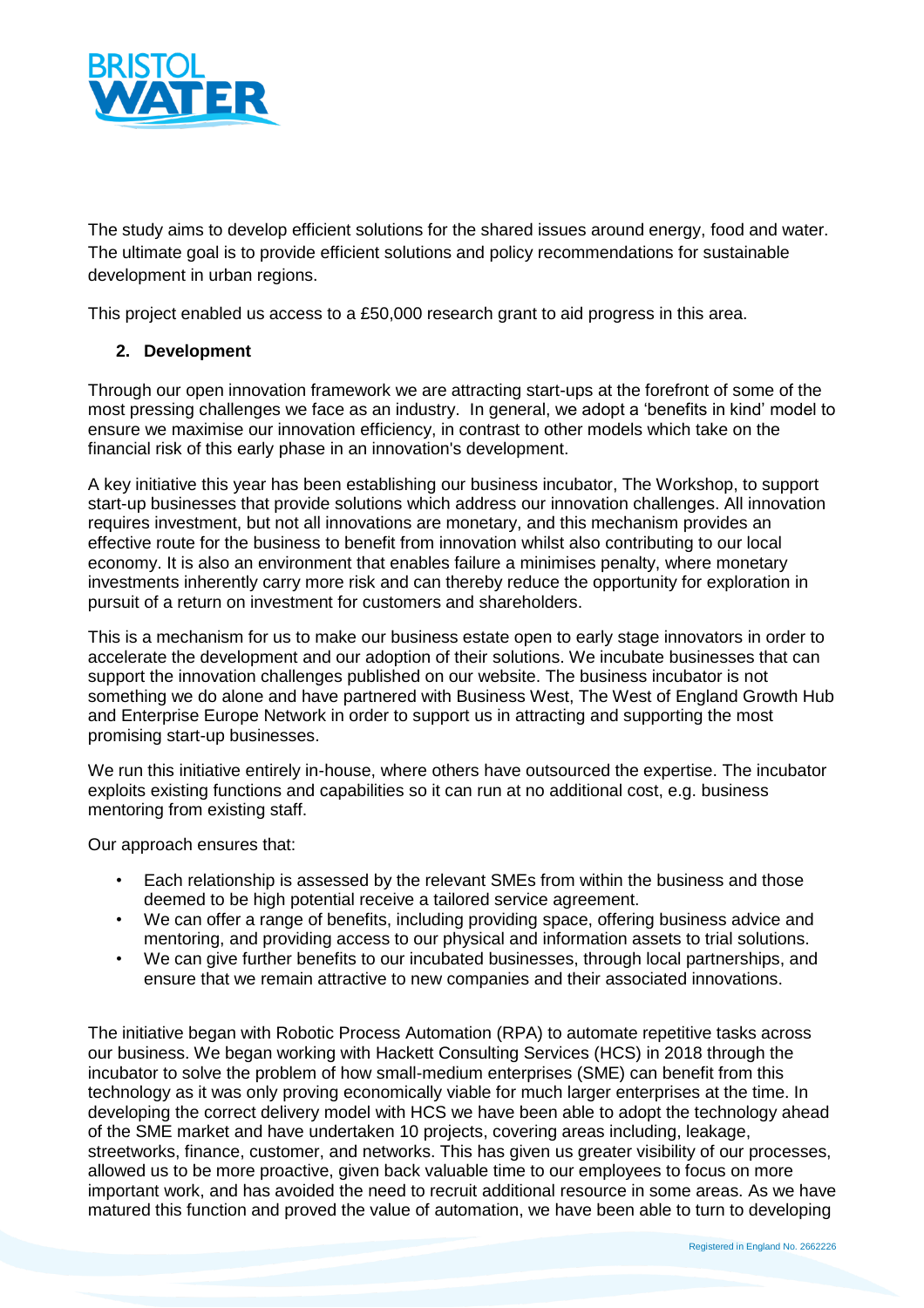

our own in-house capability. RPA has now shifted into the right side of the Gartner Hype Cycle (productivity) and we have entered commercial adoption of this technology. We have since begun working with another company - Sonix – to identify how artificial intelligence could enhance the journey we have achieved with HCS. Sonix have been onsite since April 2019, working with the Business Improvement and Innovation Team on potential applications for AI across the business – a pilot has been started within the control room to provide a decision support tool to staff.

Over the last 18 months we have grown the workshop further, with an event to attract more interest and find the latest innovators that could join Bristol Water. More information about the event can be seen in subsequent sections of this document. Throughout this Appendix we have included a 'stamp' to highlight where our innovation event has led to an innovation outcome for us – Figure 3.



*Figure 3 – The Workshop innovation event, outcome stamp*

Examples of our recent innovations from the incubator include:

- **Development of fault detection techniques**. Following our Innovation Event in April 2019, we successfully began working with STL Tech as part of the Incubator programme. STL Tech is a technology development company focused on supporting innovation in advanced engineering industries. They have been developing 'HiLeak', a low-cost system for continuous monitoring of above ground and buried water pipelines. The system will monitor the structural health of plastic pipelines. In August we successfully set up a test rig in Clevedon, comprising of a 6m section of above-ground pipe.
- **Machine learning** with Sonix since the event, we have initiated a project working with local teams to develop machine learning techniques that can aid early identification of issues within the control room. The project will initially focus on the Alderley and Alverston area.
	- A trial to deploy technology, not yet available on the market, to test **dynamic pump monitoring** (an approach not widely adopted in the industry) and reduce energy usage. We have identified a site and Thermancy (start-up) are developing their work plans. This is due to go-live at the end of September 2019.
	- Support for **vertical farming solutions** that can dramatically reduce water consumption in comparison to tradition agriculture. We are now setting up training sessions for "working with water at scale"

As with all innovation, we have also 'failed fast' on potential areas from the incubator, such as the use of algae in the water treatment process, and supporting the development of predictive maintenance solutions.

## **3. Commercial Adoption**

We invest commercially in solutions when they are viable and they are taken through our financial governance process. This is a formalised process and is subject to scrutiny of directors and heads of. It ensures that we are investing in the right solutions, at the right price. An example of an innovative solution that has been through this process is the Network Optimisation programme -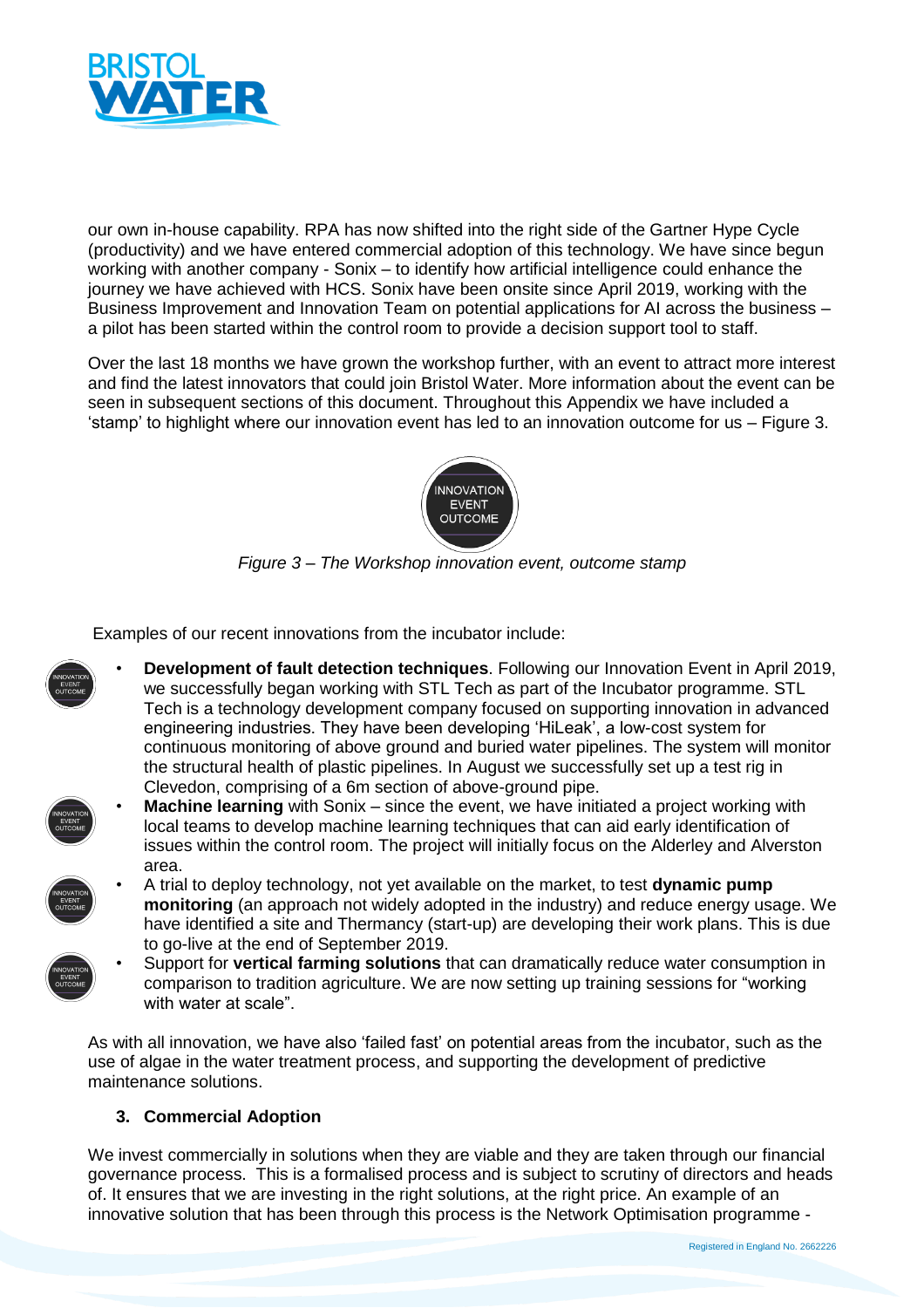

Last year we began implementation on Aquaadvanced Energy, innovative software for pump optimisation to reduce energy expenditure. Our capital governance gateway process is shown in Figure 4.

As mentioned above, we have now entered commercial arrangements with HCS – this demonstrates the end to end journey, from early incubation and project maturity, to in-house capability and commercial adoption. This is a great example of how the Workshop programme is designed to grow innovation within Bristol Water.

| <b>Gateway Process (2019)</b> |                                                                                                                                                                                                                                               |                                                                                                                                                                                                                                                                                                                                                                                                                                                         |                                                                                                                                                                                                                                                                                                    |                                                                                                                                                                                                                                                                                                                                                                                                                                                                                                                                         |                                                                                                                                                                                                                                                                                                    |                                                                                                                                                                                                                                                |                                                                                                                                                                                                                                                                                                                                                                                          |                                                                                                                                |
|-------------------------------|-----------------------------------------------------------------------------------------------------------------------------------------------------------------------------------------------------------------------------------------------|---------------------------------------------------------------------------------------------------------------------------------------------------------------------------------------------------------------------------------------------------------------------------------------------------------------------------------------------------------------------------------------------------------------------------------------------------------|----------------------------------------------------------------------------------------------------------------------------------------------------------------------------------------------------------------------------------------------------------------------------------------------------|-----------------------------------------------------------------------------------------------------------------------------------------------------------------------------------------------------------------------------------------------------------------------------------------------------------------------------------------------------------------------------------------------------------------------------------------------------------------------------------------------------------------------------------------|----------------------------------------------------------------------------------------------------------------------------------------------------------------------------------------------------------------------------------------------------------------------------------------------------|------------------------------------------------------------------------------------------------------------------------------------------------------------------------------------------------------------------------------------------------|------------------------------------------------------------------------------------------------------------------------------------------------------------------------------------------------------------------------------------------------------------------------------------------------------------------------------------------------------------------------------------------|--------------------------------------------------------------------------------------------------------------------------------|
|                               | Planning phases (Asset Mgmt)                                                                                                                                                                                                                  |                                                                                                                                                                                                                                                                                                                                                                                                                                                         | <b>Execution (Delivery Teams)</b>                                                                                                                                                                                                                                                                  |                                                                                                                                                                                                                                                                                                                                                                                                                                                                                                                                         |                                                                                                                                                                                                                                                                                                    |                                                                                                                                                                                                                                                |                                                                                                                                                                                                                                                                                                                                                                                          | <b>Operations</b>                                                                                                              |
|                               |                                                                                                                                                                                                                                               |                                                                                                                                                                                                                                                                                                                                                                                                                                                         | <b>Design and Delivery Planning</b>                                                                                                                                                                                                                                                                |                                                                                                                                                                                                                                                                                                                                                                                                                                                                                                                                         |                                                                                                                                                                                                                                                                                                    | <b>Delivery and Handover</b>                                                                                                                                                                                                                   |                                                                                                                                                                                                                                                                                                                                                                                          |                                                                                                                                |
|                               | Pre-programme /<br><b>Inception</b>                                                                                                                                                                                                           | <b>BUSINESS CASE</b><br>for Investment                                                                                                                                                                                                                                                                                                                                                                                                                  | <b>Outline Dealers and</b><br><b>Delivery Planning</b>                                                                                                                                                                                                                                             | <b>Detailed Dealer and</b><br><b>Delivery Planning</b>                                                                                                                                                                                                                                                                                                                                                                                                                                                                                  | <b>Tender Report</b>                                                                                                                                                                                                                                                                               | Delivery                                                                                                                                                                                                                                       | <b>Handover</b>                                                                                                                                                                                                                                                                                                                                                                          | Closeque                                                                                                                       |
|                               | Prioritized list of risks from<br>the Amet Rick<br><b>Management Process Is</b><br>validated to ensure that<br>the validated set of risks is<br>considered for solutions.<br>development.<br>Risk management strategy<br>(capes/opes balance) | A number of options are<br><b>Identified that can meet</b><br>the needs, informed by<br>deaktop surveys and high-<br>level snakels.<br>Featbility spectrosof.<br>Cost-benefit analysis will<br>be undertaken of these<br>cotions to determine the<br>preferred solution.                                                                                                                                                                                | This stage will involve the<br>high-level functional and<br>technical design of the<br>project.<br>Technical, geographic, and<br>time constraints will be<br>considered with any<br>mitigating actions.                                                                                            | This will include detailed<br>component design, and<br>layout drawings.<br>Selection of location.<br>materials and construction<br>methods.<br>Opportunity for efficiencies<br>to be identified through<br>design, construction<br>method and delivery route.                                                                                                                                                                                                                                                                           | Outcome of procurement<br><b>DIDOMES.</b><br><b>Dysluation of tenders and</b><br>contractor proposals.<br>Form of contract and<br>consideration of changes.<br>to standard T&Cs.<br>This gate may be combined<br>with gates 2 or 3<br>depending on the<br>procurement strategy for<br>the project. | Selected deliverers<br>construct the steet in<br>conformance with all<br>relevant standards and<br>specifications.<br>Then commissioning<br>should take place and all<br>relevant tests be passed.<br>Relevant stakeholders<br><b>betalled</b> | Review to assure project<br>has been delivered to<br>specification, All<br>commissioning tests have<br>been passed to<br>satisfaction, Handover<br>documentation complete<br>and stored in specified<br>manner.<br>Operations accept new<br>asset and training is<br>completed. Reviews.<br>discussion and decision on<br>any anomalies occurring<br>preventing delivery or<br>handower. | Have outcomes been<br>delivered<br><b>Engure no contractual</b><br>discreased as for<br>resolution<br>Lessons learned          |
|                               | <b>Risk description and</b><br>definition<br><b>Risk evaluation and</b><br>٠<br>prioritization<br>Root cause analysis<br>Recommended<br>delivery route                                                                                        | <b>Business case</b><br><b>Intervention</b><br>objective/aim<br>Outlons generation<br>and evaluation<br>Scope definition<br>Regulatoraria<br><b>Statement of benefits</b><br>Benefits plan for<br>delivery and<br>measurement<br><b>Rick register</b><br><b>Insurance and Intern</b><br><b>Assumptions register</b><br>Cost estimate<br>Stakeholder<br>ensseenent<br>Design review and<br>challenge log<br>High level delivery<br>schedule / Milestones | <b>Risk register</b><br><b>Issues register</b><br>Assumptions register<br><b>Cost estimate</b><br>Schedule / Milestone<br>plan<br>Resource plan<br>Roles and<br>responsibilities<br>Stakeholder<br>engagernent<br>Design review and<br>challenge log<br><b>Claness log</b><br><b>Benefits plan</b> | <b>Undated business case</b><br>Project management /<br>٠<br>delivery plan<br>٠<br><b>Risk register</b><br>CDM design risk<br>٠<br><b>MIASED DATE</b><br>٠<br>lessue register<br>Assumptions register<br>٠<br>Scope definition<br>٠<br>٠<br>Regulmments<br>Senafits plan<br>٠<br>Sensitivity analysis<br>٠<br>Schedule / Milestone<br>٠<br>olan.<br>Resource plan<br>٠<br>٠<br>Cost plan / profile<br>Roles and<br>٠<br>responsibilities<br>Stakeholder<br>٠<br>engagement<br>Dealers review and<br>٠<br>challenge log<br>. Changes los | Report on<br>procurement activities<br>and evaluation<br><b>Report on contract</b><br>T&Cs and changes to<br>standard forms<br>Recommended<br>supplier(s)                                                                                                                                          | Commissioning report<br><b>Performance test</b><br>results                                                                                                                                                                                     | <b>Handover report</b><br>٠<br>· Training<br>. Op: Manuals<br>· Lessons learned<br>· Follow-on action<br>register                                                                                                                                                                                                                                                                        | Post project report<br>Financial close out<br><b>Lessons learned</b><br><b>Benefits stressment</b><br><b>Blok closure</b><br>٠ |

*Figure 4: Capital governance, gateway process*

Underpinning our scale of ambition with innovation, and a key part of our innovation framework, is fostering a culture of innovation. We believe innovation and creative thinking is a mindset, it isn't always new technology or a new gadget. We encourage this across all our staff.

There are 3 areas of focus for us: Internal engagement, external collaboration and our supply chain.

#### - **Internal engagement**

We have high levels of engagement with innovation internally, with >20% of employees contributing to our Idea forum – Brainwaves – last year.

Brainwaves has been a long running success for us. It is the platform we use to transform many of our ideas into customer benefits. It is a forum for all employees to suggest ideas to make Bristol Water better - more efficient, more focused on our community, a safer environment to work in, a more engaged team, and a better place to work.

Brainwaves is run without constraint; ideas cover staff wellbeing, corporate social responsibility, asset optimisation, health and safety, and customer campaigns. Brainwaves rewards are focused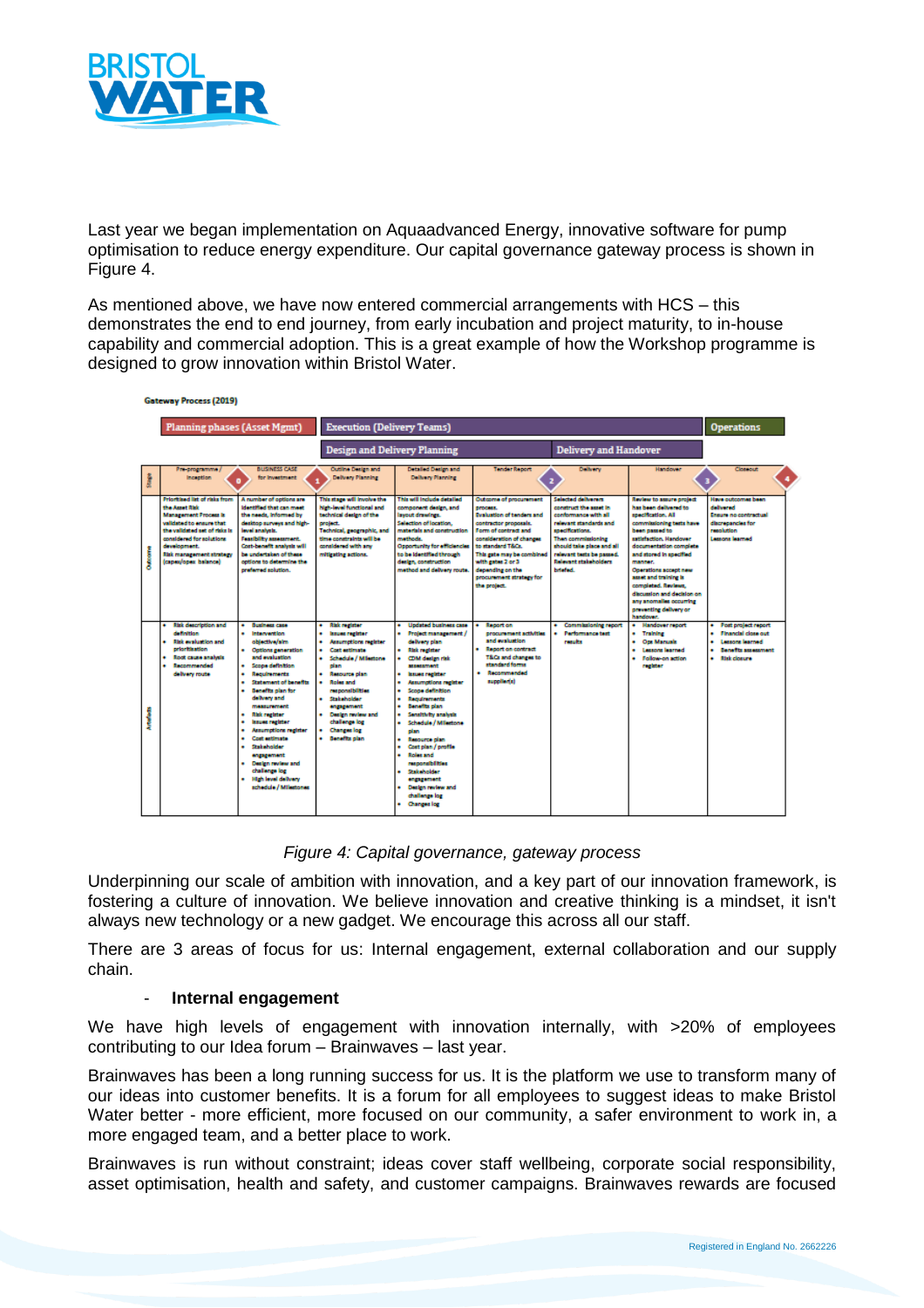

on calibre and intent of the idea, not just whether it is implemented. This ensures that we celebrate any attempt to improve our company.

In the 2018/19 period to date, Brainwaves received 166 ideas from 120 individuals. For a company of c. 500 people, this is a very high engagement level. This is also an increase on the 2017/18 period where we saw 122 ideas across the whole year.

We see ideas from all areas of the business, field and office staff alike. In previous years we have seen ideas ranging from simple solutions such as implementing different coloured lanyards for our first aiders, to complex ideas such as biobullet use at our treatment works to help control invasive zebra mussel species.

Brainwaves continues to provide a source of big and small innovations across every area of business. Examples of innovation recently mobilised from Brainwaves are:

- **Ultrasonic buoys**. This technology uses ultrasound on a floating buoy to minimise algae blooms on our slow sand filters. The buoys disrupt the algae in order to minimise their growth. The trials are continuing at Cheddar WTW with the ultrasonic unit. This is installed in a slow sand filter and its operation is being compared to a control filter and a covered filter. In our last update the trial results demonstrated that the ultrasonic device was providing a beneficial impact to the operation of the filter during an algal bloom. Recent results have enabled us to believe that the benefit of the ultrasonic unit is better realised when in partnership with a fully matured schmutzdecke ((active biological layer at the surface of the sand). We are continuing trials to better understand this relationship.
- **Tagging Meters** to identify Bristol Water ownership and prevent unauthorised removal of internal meters. Our Metering team have designed and sourced a tamper resistant sticker for our internal plumbers to attach once a new meter has been installed. We recognised that there was an issue with private plumbers removing meters with no knowledge of who they belonged to. It is hoped, that this will, in the long run reduce unauthorised removals and the associated costs and inconvenience of installing a replacement both to BW and the customer.

Last year we ran our first Brainwaves event; to celebrate everyone who has been involved, either through submitting an idea, being part of the Awards Team, or supporting investigation and implementation of ideas. At our latest awards ceremony in April 2019, the Lord Mayor of Bristol presented the awards – this highlights the importance we place on employee ideas, and ensures the forum remains a prominent feature of our innovation agenda.

#### - **External collaboration**

As well as progress internally, we have driven external innovation engagement through our open innovation approach, and this has given us good links within the local innovation cluster - The city of Bristol is recognised as a leading technology and innovation cluster in the UK. Bristol Water operates as a pro-active member of this scene in order to access the plethora of innovations available locally that will enable our customer outcomes as well as support the company's social contract and contribution to the One City Plan.

Our recent open innovation event held in April 2019 brought together a range of stakeholders across the Bristol innovation cluster for a day of collaboration. This included talks, workshops and networking to formally launch our business incubator (Figure 5).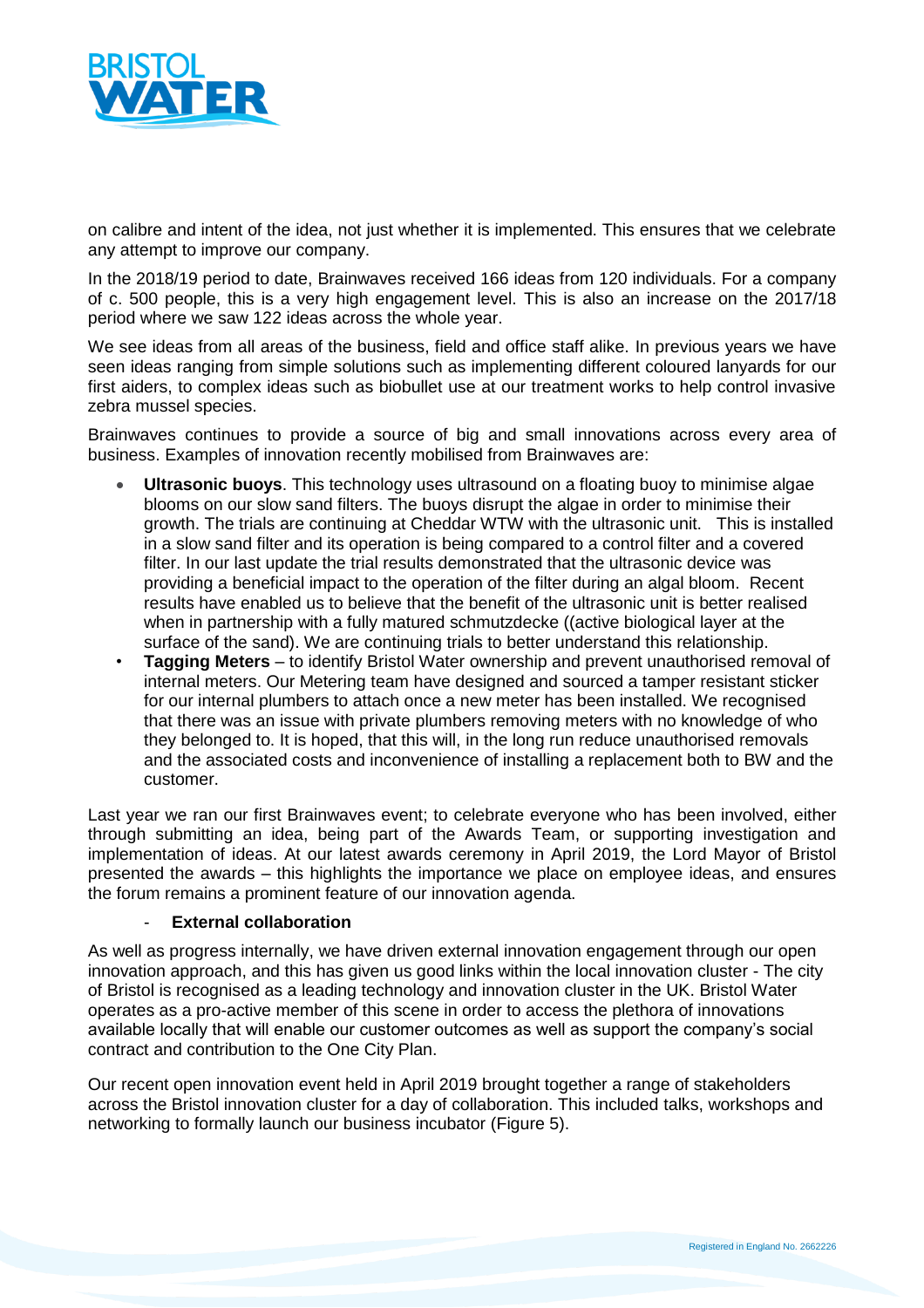



*Figure 5: The Workshop Innovation Event*

One output from the working sessions at the event is that we are now working with Baringa Partners to research and explore how to get resource efficiency and vulnerable support services to the 20-35 age generations and how we engage with landlords in order to support this process.

This rationale for this project reflects the significant challenge which future citizens face in housing – in particular for the next generation who may not own their own home. Vulnerability moves from water affordability, towards time and place. If you are renting rather than owning your own home, it is harder to make your lifestyle resource efficient – you may not be able to change your use of water and energy. The outputs from our Youth Board confirm that this is a new area of vulnerability that requires further exploration, beyond the traditional areas considered "hard to reach" where support is currently targeted.

The innovation event itself was centred around our business incubator and as a result of the interest we have driven to the incubator, through the event, we are mobilising a number of projects. These include machine learning, dynamic pump monitoring and vertical farming solutions. These are detailed in the development section of this Appendix.

As well as the innovation event and the business incubator, we continue to further drive engagement with our innovation challenges, to source new solutions. We recently undertook a series of interviews with external experts to challenge us on where the industry should head and what the next generation of innovation might look like. We published this as a [podcast series](https://www.bristolwater.co.uk/innovation-podcast) to share the insights and promote engagement with our innovation challenges.

In the first episode of our podcast we spoke with two innovation pioneers, David Ferguson, Head of Digital Innovation at EDF and Jack Lomas, Head of Product at Mott Macdonald Ventures. This was recorded at our inaugural innovation event earlier this year, where both speakers held talks.

The discussion explores many exciting topics including, methods for promoting innovation, prioritising ideas, how innovation can be funded and how to create a positive culture of innovation.

The series is aligned to our innovation challenges, with discussions across the podcast series such as: pursuing efficiency with technology, water treatment and water supply networks.

## - **Our supply chain**

Across our supply chain, this year we have implemented a number of new contracts. In undertaking these, we have taken ensured that they maximise innovation beyond what we may have achieved alone. The table below highlights examples of how innovation is encouraged across them.